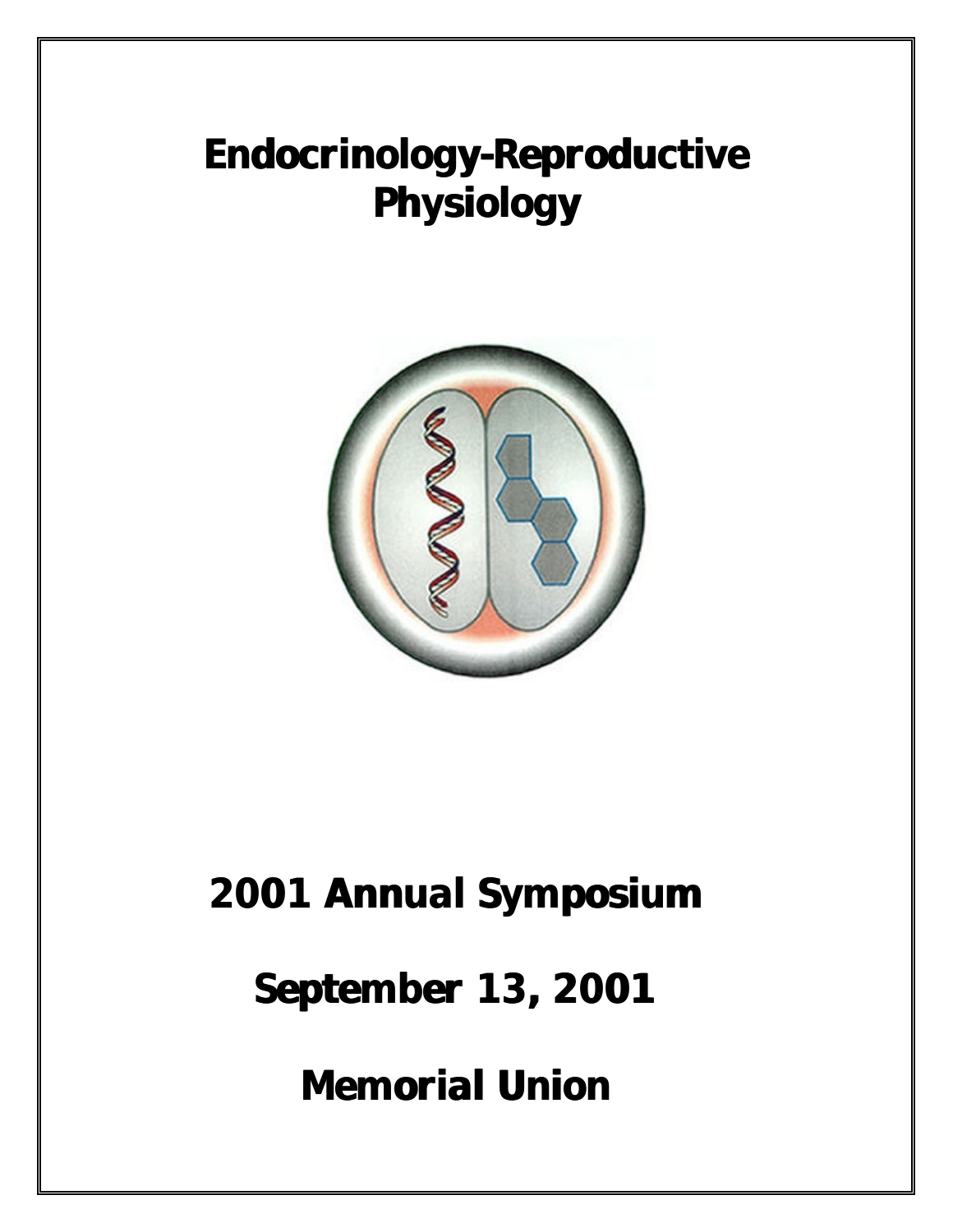#### **ENDOCRINOLOGY-REPRODUCTIVE PHYSIOLOGY PROGRAM University of Wisconsin-Madison 260 Animal Sciences 1675 Observatory Dr. Madison, WI 53706 http://www.erp.wisc.edu**

Dear Symposium Participant:

On behalf of the graduate students of the Endocrinology-Reproductive Physiology (ERP) Program, we welcome you to the 2001 Symposium. We are pleased to welcome Dr. Jon E. Levine from Northwestern University as this year's keynote speaker. Today's event will also feature Mr. Bryan Renk from the Wisconsin Alumni Research Foundation in addition to a panel discussion by ERP Program Faculty.

The Endocrinology-Reproductive Physiology Program at the University of Wisconsin is a multidisciplinary degree-granting program designed to encourage research in endocrinology and reproductive biology, to provide basic training and experience for pre- and post-doctoral students interested in these fields, and to provide training in problems of reproduction in animals and humans. The Program trains Ph.D. candidates for teaching and research careers in the broad field of endocrinology and reproductive physiology--basic, clinical and technical.

The Endocrinology-Reproductive Physiology Program has 24 participating faculty from 12 departments. The multidisciplinary research and the diverse interests of the faculty make possible many approaches to the study of reproduction, providing the individual student with a wide selection for his/her research training experience.

We hope that you take the opportunity to attend today's presentations by our quest speakers, students and faculty. Posters will available for viewing throughout the day in the Great Hall.

The Symposium Committee would also like to thank Beckman-Coulter, Fryer Company, Inc., the University Lectures Committee and the Department of Animal Sciences for their financial contributions for today's event. Also, we thank Dr. Ian Bird, the ERP Program Director for his continued support of the symposium as well as Dr. John Parrish the faculty advisor.

We hope you find today's symposium helpful in your quest for knowledge and in your research activities.

Jacqueline Cale, Committee Co-Chair Kinarm Ko, Committee Co-Chair James Haughian Gabriela Cezar Xavier Donadeu Yuh-Lin Wu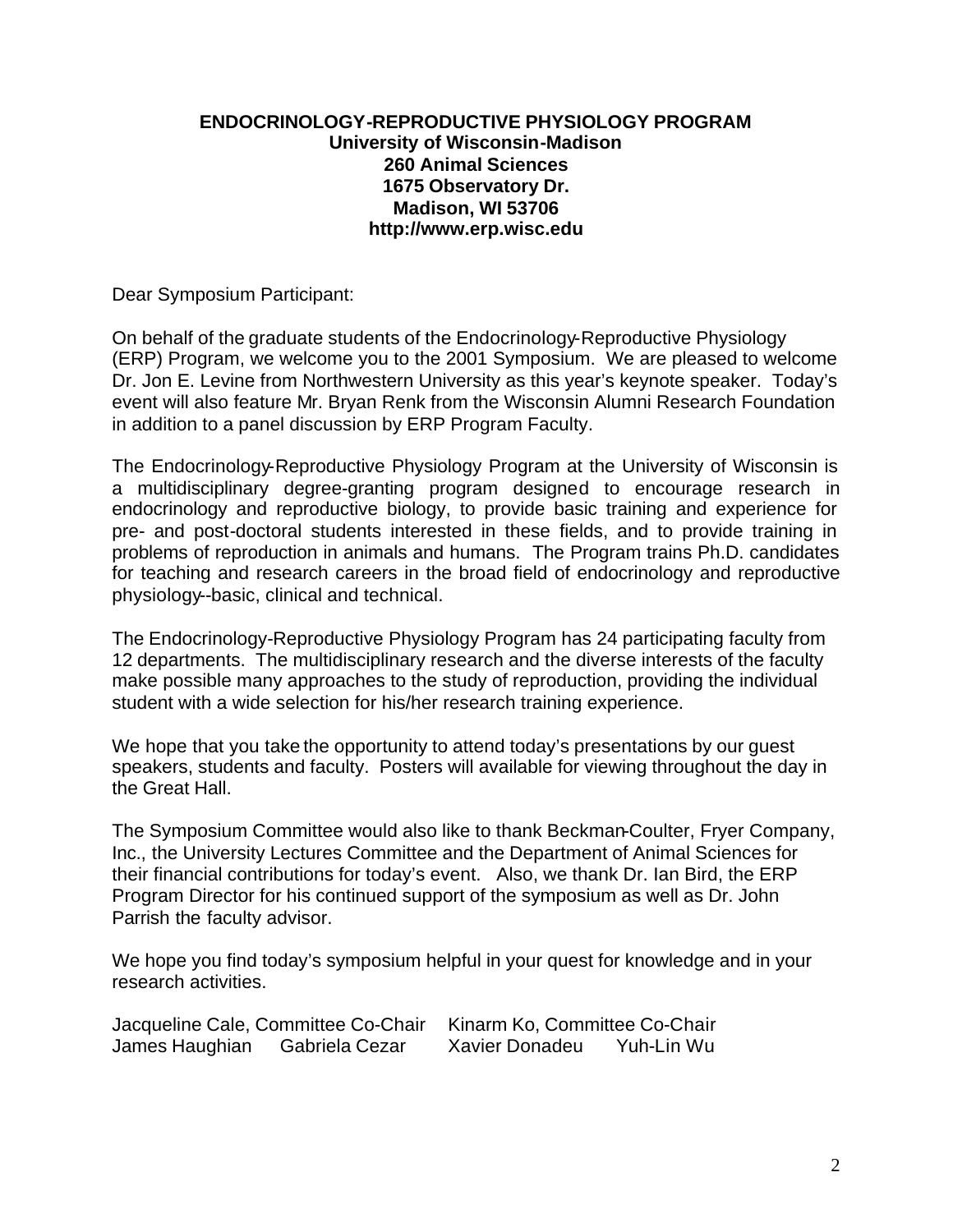## **Endocrinology-Reproductive Physiology Program Annual Symposium**

## **Schedule of Events for September 13, 2001**

| 8:00 A.M.   | Registration, Poster Set-up, Great Hall, Memorial Union,<br>Coffee and Doughnuts provided                                                                                                                 |
|-------------|-----------------------------------------------------------------------------------------------------------------------------------------------------------------------------------------------------------|
| $9:30$ A.M. | Introduction of ERP Program and Symposium by Dr. Ian<br>Bird, Program Director, Class of '24 Reception Room                                                                                               |
| 10:00 A.M.  | Invited Speaker Bryan Renk, WARF "Wisconsin Alumni<br>Research Foundation and Intellectual Property"                                                                                                      |
| 11:00 A.M.  | Scientific Presentations by Graduate Students and Staff<br>11:00-Shannon Koehler, Dr. Bird's Lab<br>11:15-Adam King, Dr. Magness's Lab<br>11:30-Dr. John Parrish<br>11:45-Dr. Ronald Magness              |
| 12:00 P.M.  | Lunch, Great Hall, Memorial Union                                                                                                                                                                         |
| 1:00 P.M.   | Keynote Speaker, Dr. Jon E. Levine, Northwestern<br>University. "You've Got Male: Understanding the<br>Neuroendocrinology of Male Reproductive Development<br>and Behavior." Class of '24 Reception Room. |
| 2:00 P.M.   | Poster Break, Great Hall                                                                                                                                                                                  |
| 3:00 P.M.   | Panel Discussion: Dr. Ronald Magness, OB-GYN; Dr. Ei<br>Terasawa, Pediatrics; Dr. Milo Wiltbank, Dairy Science<br>"NIH and USDA: Insights into Funding Differences<br>between Granting Agencies."         |
| 4:30 P.M.   | Closing Remarks and Adjournment to the Union Terrace<br>(weather permitting)                                                                                                                              |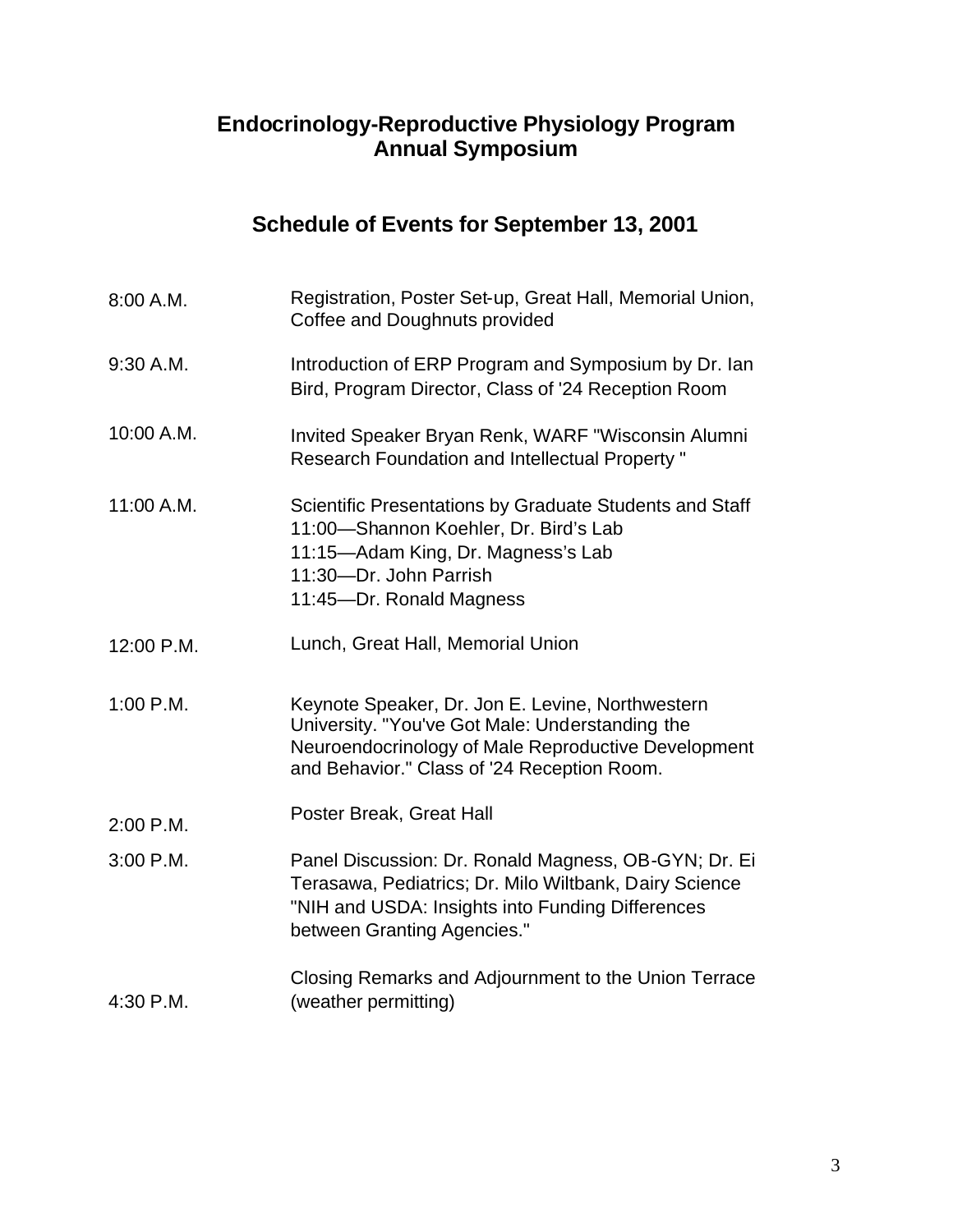#### **Keynote Speaker: Dr. Jon E. Levine, Northwestern University**

Jon Levine is a Professor in the Department of Neurobiology and Physiology at Northwestern University in Evanston, IL. He is a neuroscientist and reproductive biologist whose special research interests are in the area of neuroendocrinology particularly the mechanisms through which hormones affect brain function. Dr. Levine attained his B.A. in Biology at Oberlin College in 1976 and his Ph.D. in Neuroscience at the University of Illinois in 1982. After completing a postdoctoral fellowship at the Oregon Regional Primate Research Center, Levine joined the faculty at Northwestern in 1984 and became an Associate Professor in 1990, and a full Professor in 1995. Dr. Levine has been the Director of a NIH-supported Training Program in Reproductive Biology at Northwestern University for the past nine years. He has also been served as Director of Northwestern's Undergraduate Program in Biological Sciences since 1999.

Dr. Levine's research has led to a greater understanding of the basic mechanisms by which brain cells function to control reproductive hormone secretions, and how reproductive hormones, in turn, act within the brain to regulate neuronal activity. His work has shed much light on the processes of puberty, ovulatory cyclicity, and seasonal reproduction in animals. Levine's research has also contributed significantly to our understanding of certain types of infertility, as well as the actions of contraceptive steroids. He has served on advisory panels at the NICHD, and has been a member of the editorial boards of *Endocrinology*, *Neuroendocrinology*, *Endocrine*, and the review journal *Frontiers in Neuroendocrinology*. He is currently an Associate Editor for *Endocrinology*, and has been named as the new Editor-in-Chief of *Frontiers in Neuroendocrinology*.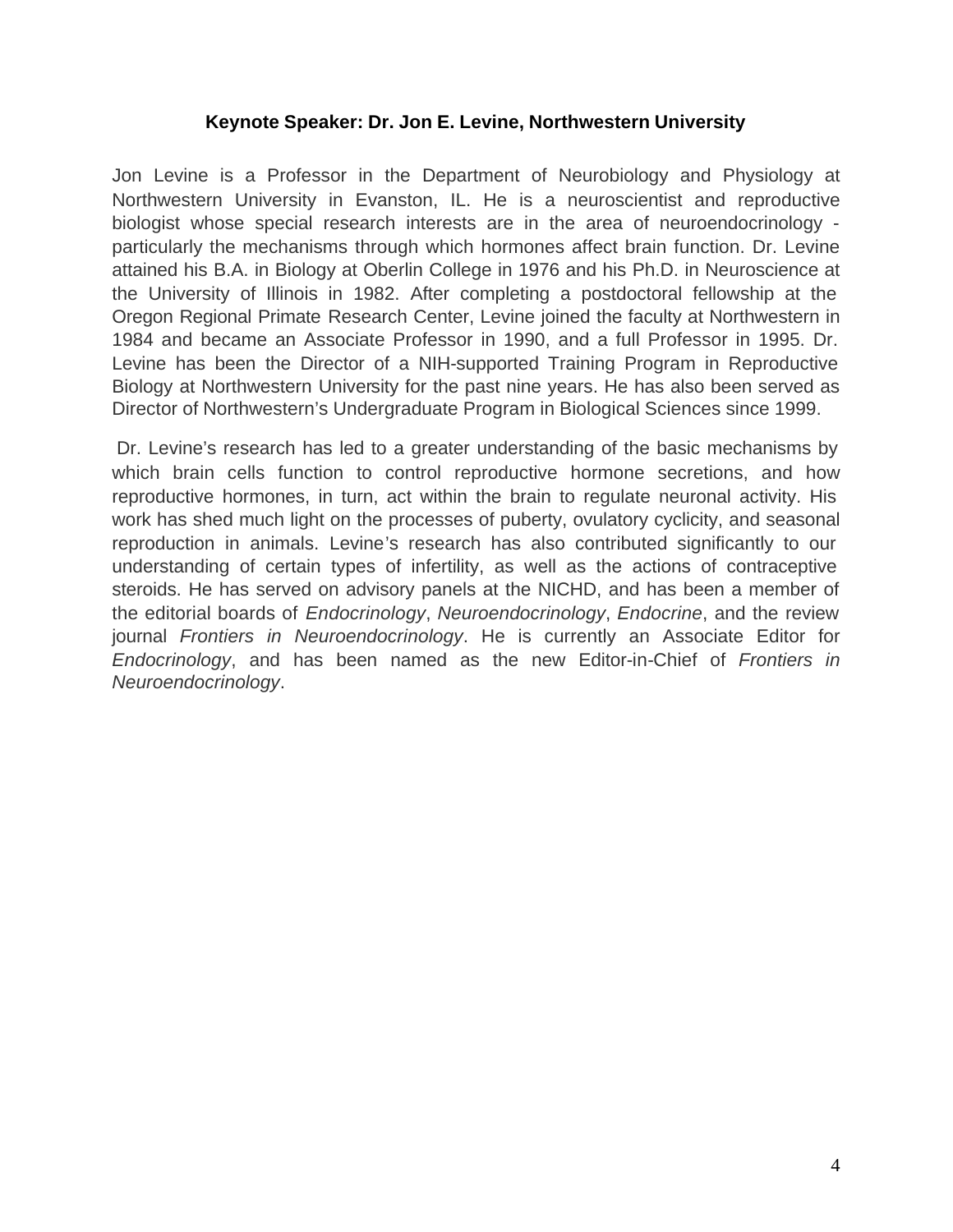### **YOU'VE GOT MALE: UNDERSTANDING THE NEUROENDOCRINOLOGY OFMALE REPRODUCTIVE DEVELOPMENT AND BEHAVIOR.**

Sex hormone secretions and many types of behaviors are sexually dimorphic in most, if not all mammalian species. In adult male rodents, for example, gonadotropin-releasing hormone (GnRH), gonadotropins, and testosterone are produced in a "tonic" mode; in adult female rodents, by contrast, secretions of GnRH, gonadotropins, and sex steroids occur in cyclic patterns that sustain cyclic ovarian function. Similarly in rodents, male reproductive behaviors, e.g. mounting and intromission, and female reproductive behaviors such as the lordosis posture, are rarely displayed by the opposite sex. Species- and context-specific sex differences in aggression and parental behaviors have likewise been demonstrated in many animal species. How do these sex differences in hormone secretions and behaviors arise? It is generally held that neural circuitries governing GnRH secretion, as well as those regulating the display of many sexually differentiated behaviors, are "programmed" as such during fetal and/or neonatal development. Fetal androgen secretions have been implicated as the primary "organizer" of neural circuitries in the preoptic area and elsewhere that mediate maletype behaviors in adulthood; these same neural substrates are subsequently "activated" by androgens in adulthood to control hormone secretions and masculine behavior. In this presentation, I will describe and discuss new findings on the mechanisms by which the organizational actions of steroids may confer male-specific GnRH pulse generator activity, reproductive behavior, and non-reproductive behaviors. A new hypothesis will be advanced, in which it will be proposed that the progesterone receptor – long overlooked as a potentially important feature of the male hypothalamus – may in fact play a critical role in the masculinization of neuroendocrine function.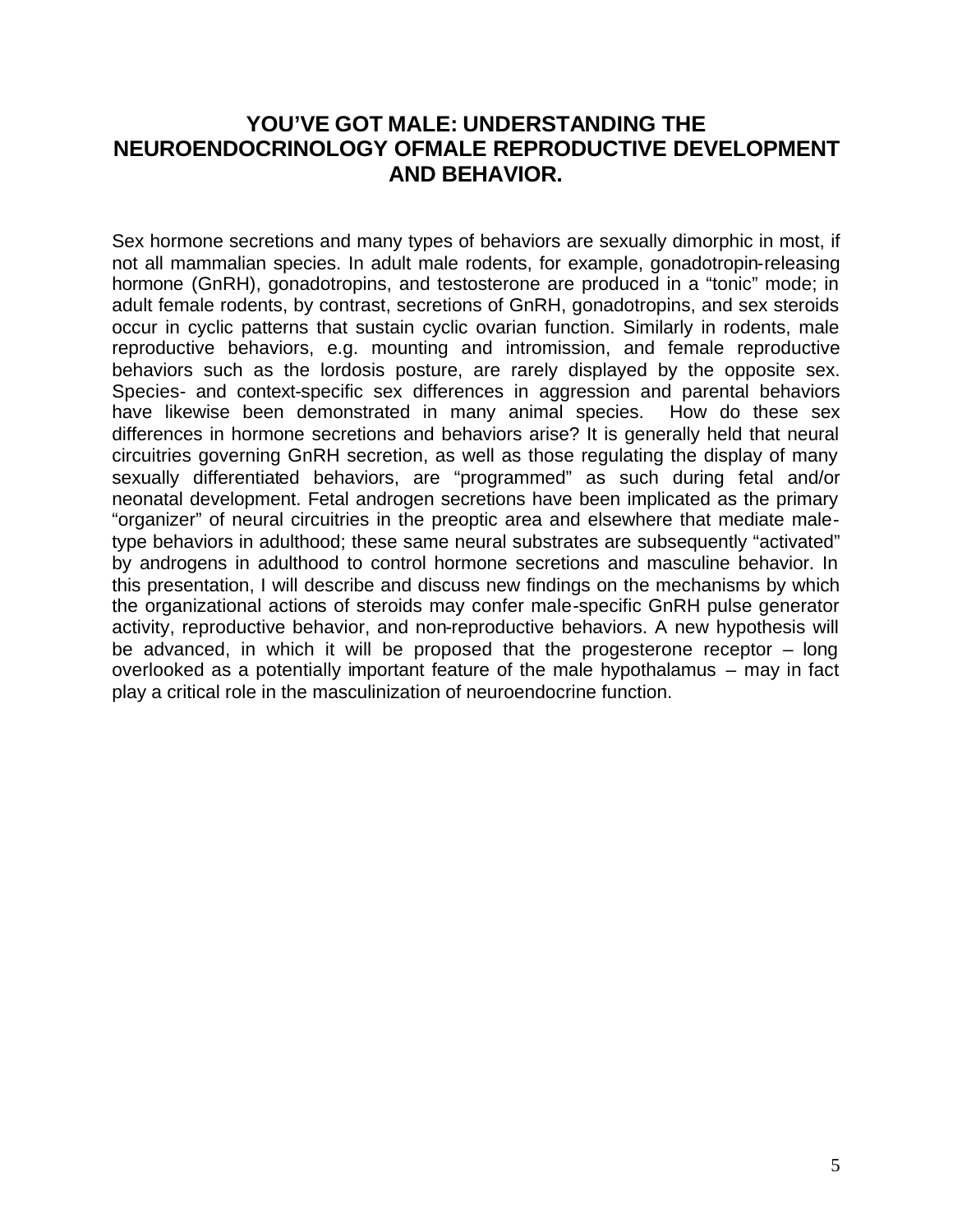#### **Invited Guest Speaker: Mr. Bryan Renk, Wisconsin Alumni Research Foundation**

Bryan Renk is currently the Director of Patents and Licensing at the Wisconsin Alumni Research Foundation (WARF) n Madison, Wisconsin. He joined the Foundation in 1995 as a Licensing Manager specializing in agriculture and biotechnology in addition to covering a broad range of intellectual property including medical and pharmaceutical technologies.

Bryan is also a member of Broad of Directors for WiSys and serves as its Vice President. WiSys is a wholly owned subsidiary of WARF which handles the technology transfer duties for all of the UW System campuses outside of UW-Madison.

WARF is the designated manager of intellectual property of the University of Wisconsin-Madison and manages a comprehensive intellectual property program including receipt of new invention disclosures, patent prosecution, marketing and licensing of patented technology and development of relationships with commercialization partners. Currently, WARF has in excess of 3500 intellectual property cases under management coupled with over 300 active license agreements. This includes a start-up company portfolio numbering twenty-three (23) companies.

Bryan is a graduate of the University of Wisconsin-Madison where he earned his Bachelor of Science and a Master of Science in Meat and Animal Science and Muscle Biology/Business.

Bryan is also currently active in the Association of University Technology Managers (AUTM), the Licensing Executive Society (LES) and Wisconsin Biotechnology Association.

## **Wisconsin Alumni Research Foundation and Intellectual Property**

A presentation on the Wisconsin Alumni Research Foundation (WARF) will be given. It will cover WARF's formation, mission, current makeup, and licensing activities. Hopefully, it will provide a good overall idea of WARF and it services to the U.W. Madison campus in regards to Intellectual Property and how it is handled.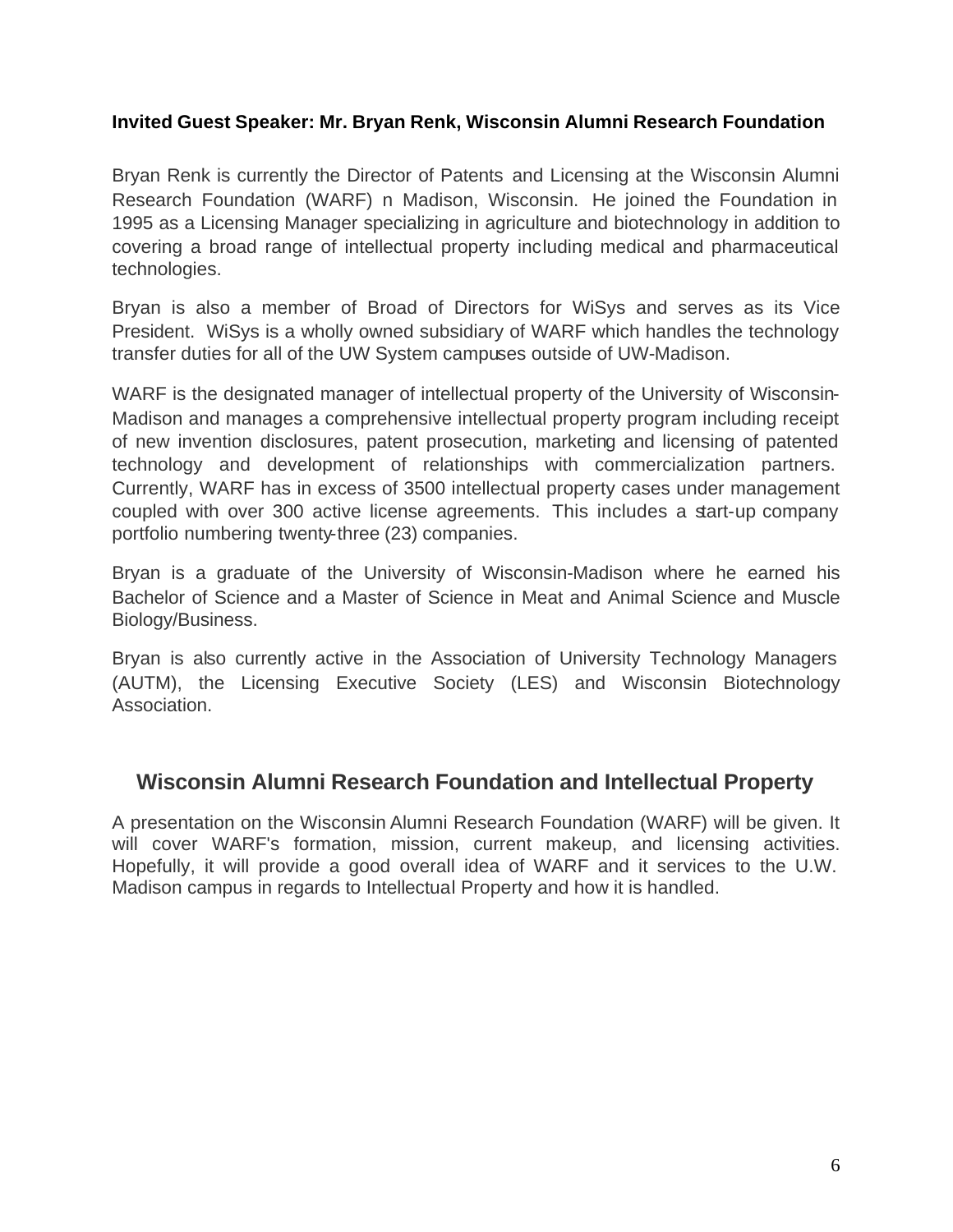# *Abstracts for Oral Presentations*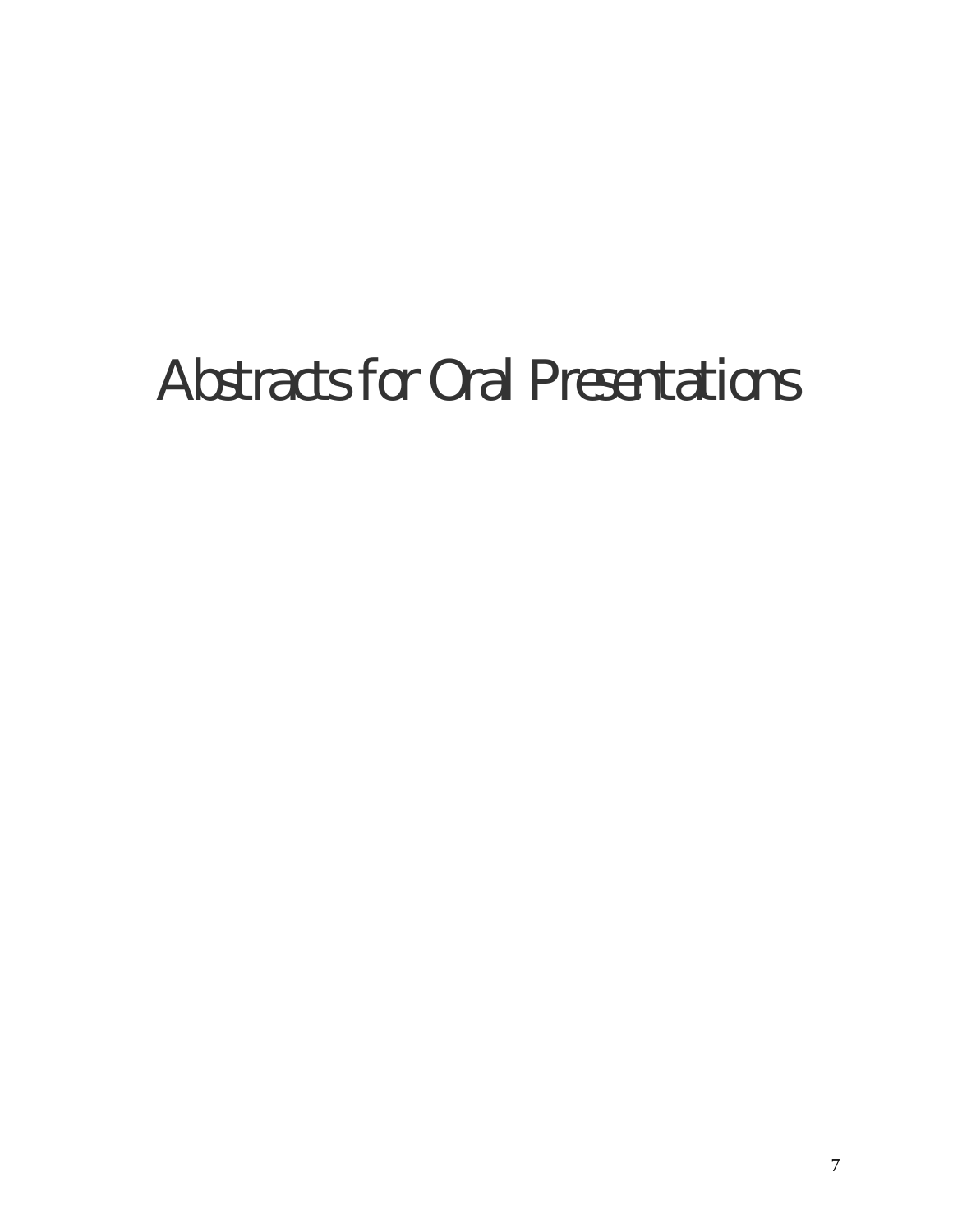#### **Effects of Cell Culture on Agonist Stimulated ERK-1/2 and Ca2+ Signaling in UAEC.**

Shannon M Gifford 1\*, Tao Di 1\*, Jeremy A Sullivan 1\*, Ronald R Magness 1 and Ian M Bird 1.

We have previously described that ovine uterine artery endothelial cells maintained in culture to passage 4 retain pregnancy-specific increases in vasodilator production. In addition, these studies revealed that both ERK-1/2 phosphorylation and Ca2+ are necessary for the activation of eNOS. Furthermore, it was shown that AII, ATP, and the growth factors bFGF, EGF and VEGF can all couple to ERK -1/2 phosphorylation in cells from pregnant ewes (P-UAEC), while all agonists except EGF show much reduced/insignificant coupling to ERK-1/2 in cells from non-pregnant ewes (NP-UAEC). However, only ATP can stimulate increases in intracellular Ca2+ in P-UAEC and NP-UAEC. One question that remains is whether the responses seen at passage 4 accurately reflect the state of the cells at the time of isolation. An obvious limitation of the study of acutely isolated cells is the limited number available. Yet, small groups of eNOS positive cells from both pregnant ewes and non-pregnant luteal phase ewes could be isolated using the same isolation technique used for cell culture preparation. These groups of cells were used to image changes in the intracellular Ca2+ concentration using Fura 2 as well for immunocytochemistry to detect ERK-1/2 phosphorylation. Acutely isolated cells loaded with Fura 2 and stimulated with each agonist (AII 100 nM, ATP 100uM, EGF 10 ng/ml, bFGF 10 ng/ml and VEGF 10 ng/ml) showed no Ca2+ elevation except in response to ATP, which is in full agreement with passage 4 P-UAEC and NP-UAEC data. This response to ATP was dose-dependent (1-100 M) and entirely due to the release of an intracellular pool. In addition, it was of interest to note that phospho-ERK was detected by immunocytochemistry in the cytosol of ex vivo cells from pregnant and non-pregnant animals. This response was significantly higher for pregnant freshly isolated cells then non-pregnant freshly isolated cells when stimulated with ATP or bFGF. This data is also in agreement with passage 4 data. In addition, in each case staining could be totally blocked by the MEK inhibitor UO126 (20 M). Our data suggests the findings in cultured cells are largely in agreement with those from freshly isolated cells, and that pregnancy reflects a time of increased coupling of ERK signaling in vivo. Supported by USDA 002159, HL 64601 and HL49210.

#### **Estrogen Increases Vascular Endothelial Growth Factor in Uterine Artery Endothelial Cells from Pregnant Sheep**

King, AG<sup>1</sup>, Zhang, J<sup>1</sup>, Bird, IM<sup>1,2</sup>, Magness, RR<sup>1, 2</sup> Perinatal Research Labs, Departments of Obstetrics/Gynecology<sup>1</sup>, and Animal Science<sup>2</sup>, UW-Madison Medical School, Madison, WI 53715

Angiogenesis is increased in the ovine uterus during the follicular ovarian phase and during early pregnancy. These physiologic states, when estrogen ( $E_2\beta$ ) is elevated, suggests that estrogen may act as a modulator of growth factors within reproductive vascular beds. Vascular endothelial growth factor (VEGF) is a potent regulator of vascular permeability, and angiogenesis. Its predominant isoforms are VEGF-206 and VEGF-189 which are heparin binding variants bound to proteoglycans on the extracellular matrix, and VEGF-165 and VEGF-121 which are non-heparin binding excreted isoforms. This study's aim is to show a correlation between doses of E2β and cellular-binding and secreted expression of VEGF. **Method:** Uterine artery endothelial cells from pregnant sheep were grown in 20% charcoal-stripped MEM and treated with or without 0.1, 1.0, 5.0, 10, or 100 nM E2β, 1.0 μM ICI-182780, or 5.0, 10, 100 nM E2β+ICI for 24hrs in 0.1% BSA with serum free MEM. Free VEGF protein was quantified in the cell culture media via ELISA, and cellular-bound VEGF was quantified via western immuno-blot. **Results:**  VEGF was dose dependently increased in response to  $E_2$ β, with maximal response at 10 nM. Cellularbound and secreted VEGF was expressed up to 2-fold from control at 10nM E2β, and was blocked to control levels by ICI. **Conclusion:** E2β may play a vital role in the regulation of VEGF expression within the UAEC. Because ICI blocks this estrogenic increase of VEGF expression, it is likely this increase is through estrogen receptor  $\alpha$  or  $\beta$ . However, it is not currently clear which one.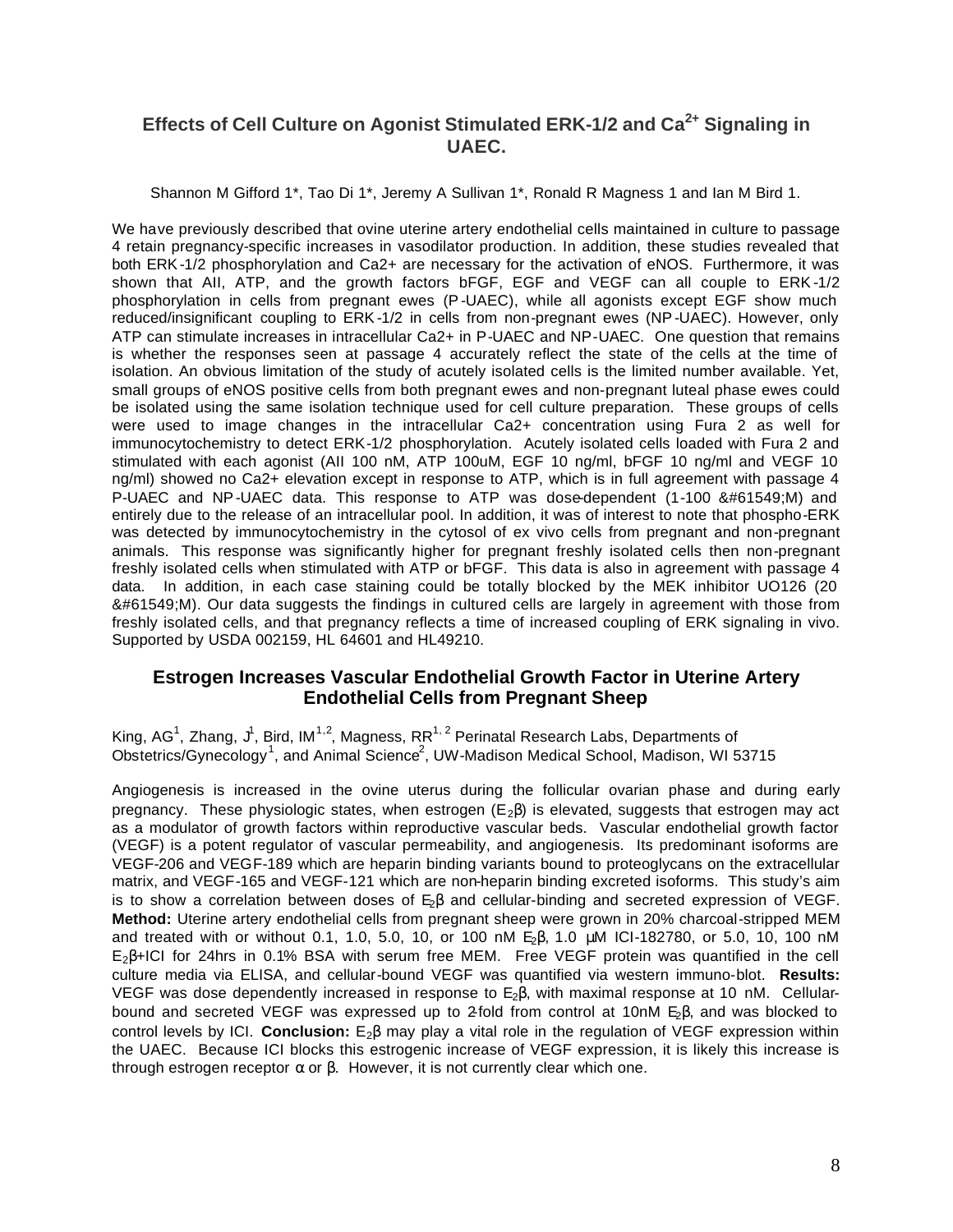#### **Calcium Increases in the Anterior Bovine Sperm Head during Capacitation.**

J.J. Parrish and J.L. Susko-Parrish. Department of Animal Sciences, University of Wisconsin-Madison.

Bovine sperm were incubated 4.5 hr under capacitating conditions with heparin (10 µg/ml) or noncapacitating conditions with no additions (control). Fura2-AM was loaded into sperm at 3.5 hr to measure intracellular calcium (Cai). At 4.5 hr, sperm were imaged at 0, 2.5, 5, 10 and 15 min after addition of solubilized zona pellucida proteins (ZP, bovine, 50 ng/ml). Epifluorescent (340nm and 380 nm excitation) and phase contrast images were evaluated to determine Ca<sub>i</sub> (nM) and acrosome reaction (AR) status respectively. The Ca<sub>i</sub> was determined in the anterior (ANT) and posterior half (POST) of each sperm head. Since the nucleus failed to accumulate Fura2, the POST represented cytoplasmic Ca<sub>i</sub> and the ANT represented the Ca<sub>i</sub> in both the cytoplasm and acrosome. The experiment was repeated with semen from 6 bulls and a total of 387 sperm were evaluated. Three percent of the 224 control sperm and 37% of the 163 heparin-treated sperm underwent an AR in response to ZP. There was no difference (p>0.05) between the control sperm that did or did not undergo an AR in the mean±sem Ca<sub>i</sub> within the ANT (85±8 vs. 74±5) or POST (58±5 vs. 46±6). In contrast, the Ca<sub>i</sub> was higher (p<0.05) for heparin-treated sperm undergoing an AR both in the ANT (378 $\pm$ 51 vs. 129 $\pm$ 13) and POST (216 $\pm$ 34 vs. 114 $\pm$ 18). The Ca<sub>i</sub> was also greater (p<0.05) in the ANT vs. the POST for heparin-treated sperm which underwent an AR but was not different (p>0.05) for those that did not undergo an AR. The Ca<sub>i</sub> at time 0 in the ANT of heparintreated sperm undergoing an AR at 2.5, 5, 10 or 15 min after ZP addition was  $540\pm202$ ,  $408\pm110$ , 367±98, and 192±49. The higher the Ca<sub>i</sub> at the time of ZP addition, the faster heparin-treated sperm acrosome reacted. The Ca<sub>i</sub> (time 0) in the ANT of sperm which did not acrosome react in response to ZP was greater ( $p < 0.05$ ) in heparin-treated sperm ( $141 \pm 22$ ) than in control sperm ( $74 \pm 5$ ). Results suggest calcium is accumulated in the acrosome during capacitation and the more calcium accumulated the faster sperm acrosome react in response to ZP. Supported by NIH 29HD31120 and USDA 97-35203-4612

#### **Circulating Levels of Nitric Oxide (No) and VEGF during Ovine Pregnancy.**

Ronald R. Magness1,2 PhD, Kimberly A. Vonnahme3 MS, Yun Li1 MS, Heidi L. Rupnow1 MS, Terrance M. Phernetton1 BS, and Stephen P. Ford3PhD, Perinatal Research Labs, Depts Ob/Gyn1 & Ani Sci, Univ of WI-Madison, Madison WI2, Dept. Ani Sci, Univ of Wyoming, Laramie, WY3.

**Introduction**: During the last third of pregnancy in the ewe, dramatic elevations in uterine blood flow (UBF), NO production and eNOS expression in uterine and placental artery endothelium coincide with maximal fetal growth and substantial cotyledonary neovascularization. VEGF has been reported to increase eNOS expression and NO production in endothelial cell cultures. We therefore hypothesized that circulating VEGF levels will be elevated in association with increased circulating NO levels during ovine gestation. **Methods**: Circulating NO measured as Nitrates/Nitrites (NOx) and VEGF concentrations were analyzed in systemic plasma obtained from 47 pregnant sheep ranging from 36 days of gestation until one week postpartum. Uterine venous-arterial NOx and VEGF concentrations were also analyzed from 5 additional chronically instrumented late gestation sheep. **Results**: Circulating levels of NOx were unaltered between 36 and 89 days of gestation averaging 4.7±0.44 uM (n=27), but rose progressively (P<0.01) to 10.3±1.3 uM (n=39) and 18.8±0.88 uM (n=149) at 90-109 and 110-145 days of gestation, respectively. During the postpartum period, NOx returned to initial basal levels (5.7±1.3 uM; n=16). Systemic NOx levels were approximately 30-40% higher in pregnancies with multiple fetuses (twin and triplets) versus singletons (P<0.05). Moreover, the rise in NOx levels were observed earlier in gestation in multiples (>90 days) as compared to singleton pregnancies (>110 days). In contrast to NOx, circulating levels of VEGF were not substantially altered from 36-145 days of gestation or into the postpartum period. Although multiples tended to have slightly greater VEGF levels then singletons (P<0.05), this was only observed from 75-110 days of gestation. No uterine venous-arterial concentration differences of either NOx or VEGF were observed. **Conclusion**. The pattern of the rise in NO in circulating plasma was not directly associated with changes in VEGF regardless of the number of fetuses present. Support: NIH HL49210, HL57653, HD33255, HL56702, and HD38843.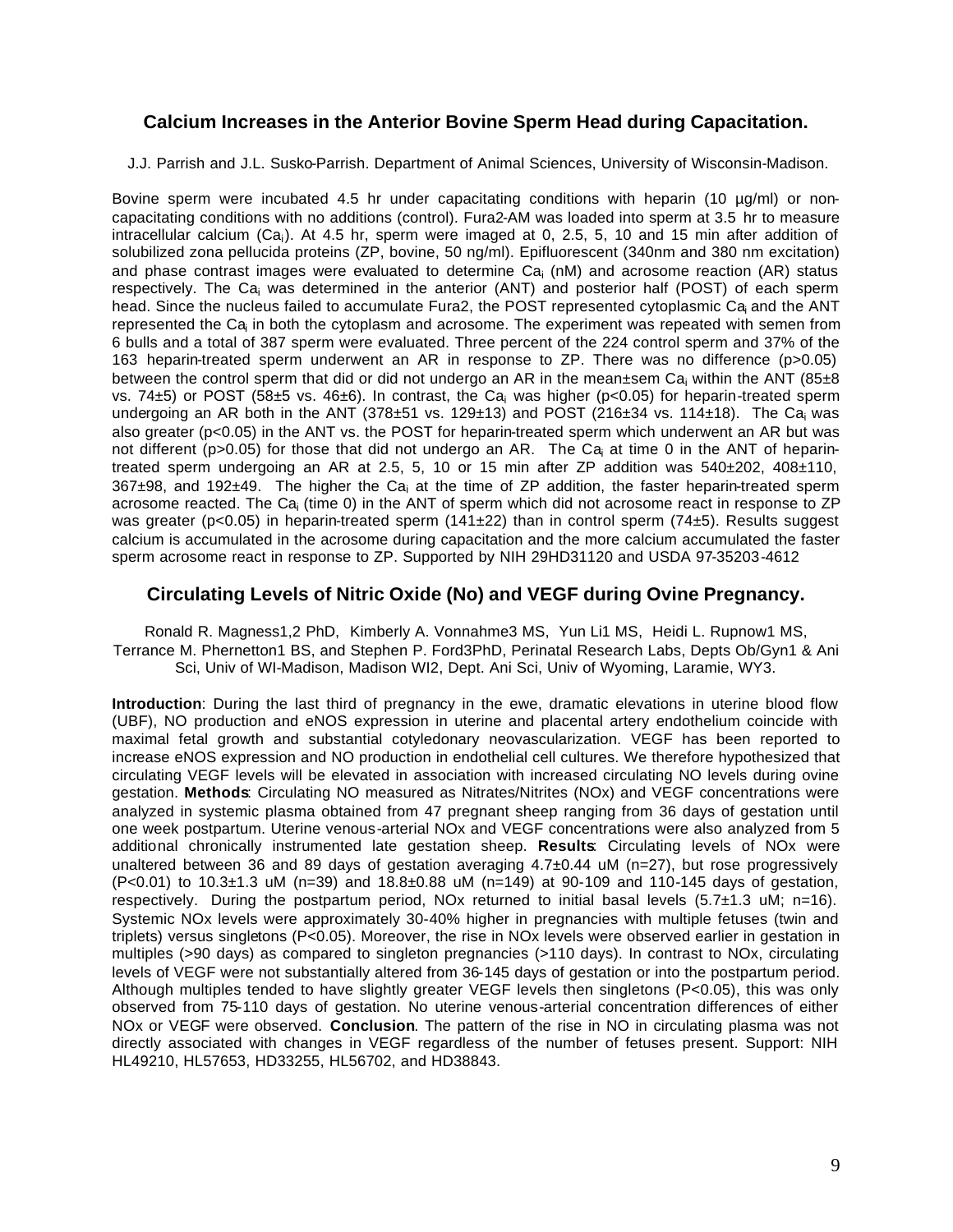# *Abstracts for Poster Presentations*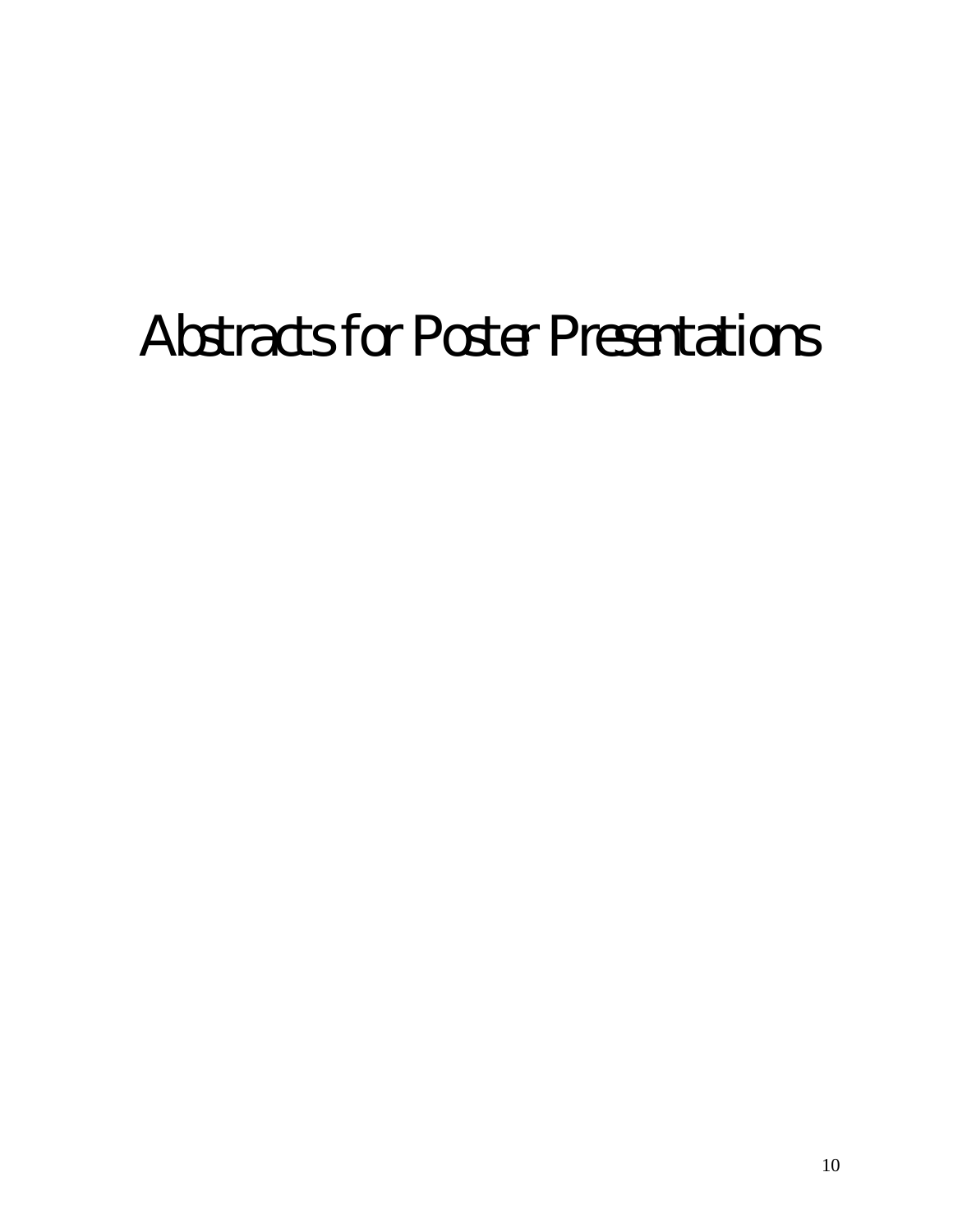# Poster Titles

- 1. **Donor Cell Passage Number, Starvation Period and Fusion-Activation Interval Affect Preimplantation Development of Bovine Nuclear Transfer Embryos.** Z. Beyhan, M. Mitalipova, T. Chang, N.L. First
- 2. **Dysregulation of Glucose and Oxygen Metabolic Pathways May Initiate Changes in Placental Villous Function, Which in Turn Contributes to the Pathophysiology of Fetal Growth and Maternal Well-Being Associated with the Type I Diabetic Pregnancy.** David Burleigh
- 3. **Temporal and Prostaglandin F2a Induced Changes in The mRNA or Steroid Hormone Receptors in the Porcine Corpus Luteum.** Francisco Diaz
- 4. **Expression and Activity of Ovine Endothelial Nitric Oxide Synthase (eNOS) Expressed in COS-7 Cells.** Jacqueline Cale and Ian M. Bird.
- 5. **Estrogen Receptor Expression and Regulation in Ovine Uterine Arteries.**  MJ Byers, AL Zangl1, IM Bird1, G Lopez, Yun Li 1, RR Magness
- 6. **Development of a Model to Study UBF Changes in Synchronized Ovarian Cycles in Sheep.** Tiffini C. Gibson, Terrance M. Phernetton1, Milo C. Wiltbank, and Ronald R. Magness
- 7. **Lobe-Specific Effects of In Utero and Lactational 2,3,7,8- Tetrachlorodibenzo-P-Dioxin (Tcdd) Exposure on Branching Morphogenesis in Mouse Prostate.** K Ko, R W Moore and R E Peterson
- 8. **Immortalized Human Umbilical Vein Endothelial Cell Characterization.**  Shervon A. Pierre, Shannon M. Gifford, and Ian M. Bird
- 9. **Insulin Stimulates Akt But Not ERK 1/2 or Nitric Oxide (NO) in an Ovine Uterine Artery Endothelial Cell Culture Model (UAEC).** Jeremy A Sullivan, Jacqueline M Cale, Ronald R Magness, Ian M Bird.
- 10. **Generational Expression of COX-1, cPLA2, and PGIS Protein Expression in Large versus Small Uterine Arteries During the Ovine Ovarian Cycle and Mid- and Late Pregnancy.** JM Joyce, TM Phernetton, CE Shaw, and RR Magness.
- 11. **Effects of Shear Stress, Angiogenic Factors, and MAPK on Nitric Oxide Synthase (eNOS) Expression by Ovine Fetoplacental Artery Endothelial Cells.** Y Li, J Zheng, IM Bird, and RR Magness.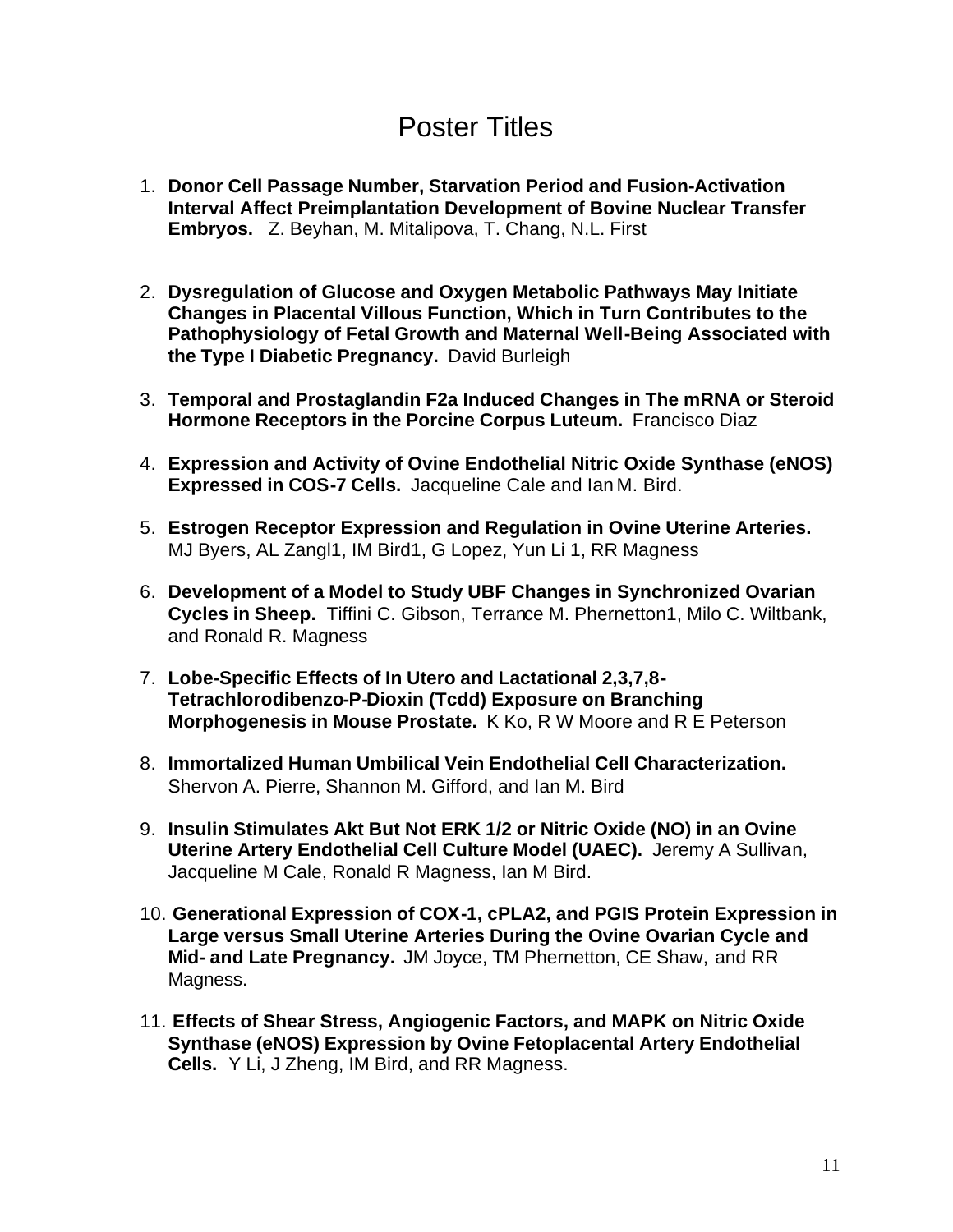- 12. **Endothelial Vasodilator Production by Uterine and Systemic Arteries: Estrogen and Progesterone Effects on cPLA2, COX-1, and PGIS Protein Expression**. Heidi L Rupnow, Terrance M Phernetton, Mary L Modrick, Milo C. Wiltbank, Ian M Bird, Ronald R Magness.
- 13. **Basic Helix-Loop-Helix (bHLH) Transcription Factors and E Boxes in Chorionic Gonadotropin (CG) Transcription in Trophoblasts.** Yi-Ping Liu, D. Burleigh, R. Weinberger, M. Durning, and T. Golos.
- 14.**The Production and Regulation of Leptin in Bovine Mammary Epithelial Cells.** JL Smith and LG Sheffield
- 15. **An Efficient Method to Express Transgenes in Nonhuman Primate Embryos Using a Stable Episomal Vector.** M.J. Wolfgang, V.S. Marshall, S.G. Eisele, L. Knowles, M.A. Browne, M.L. Schotzko, J.A. Thomson and T.G. Golos
- 16. **Co-expression of VEGF and Neuropilin-1 (NP-1) in Ovine Feto-Placental Artery Endothelial (OFPAE) Cells.** Jing Zheng, Stephen C.M. Tsoi , Yunxia Wen, Dong Bao Chen, Ronald R. Magness.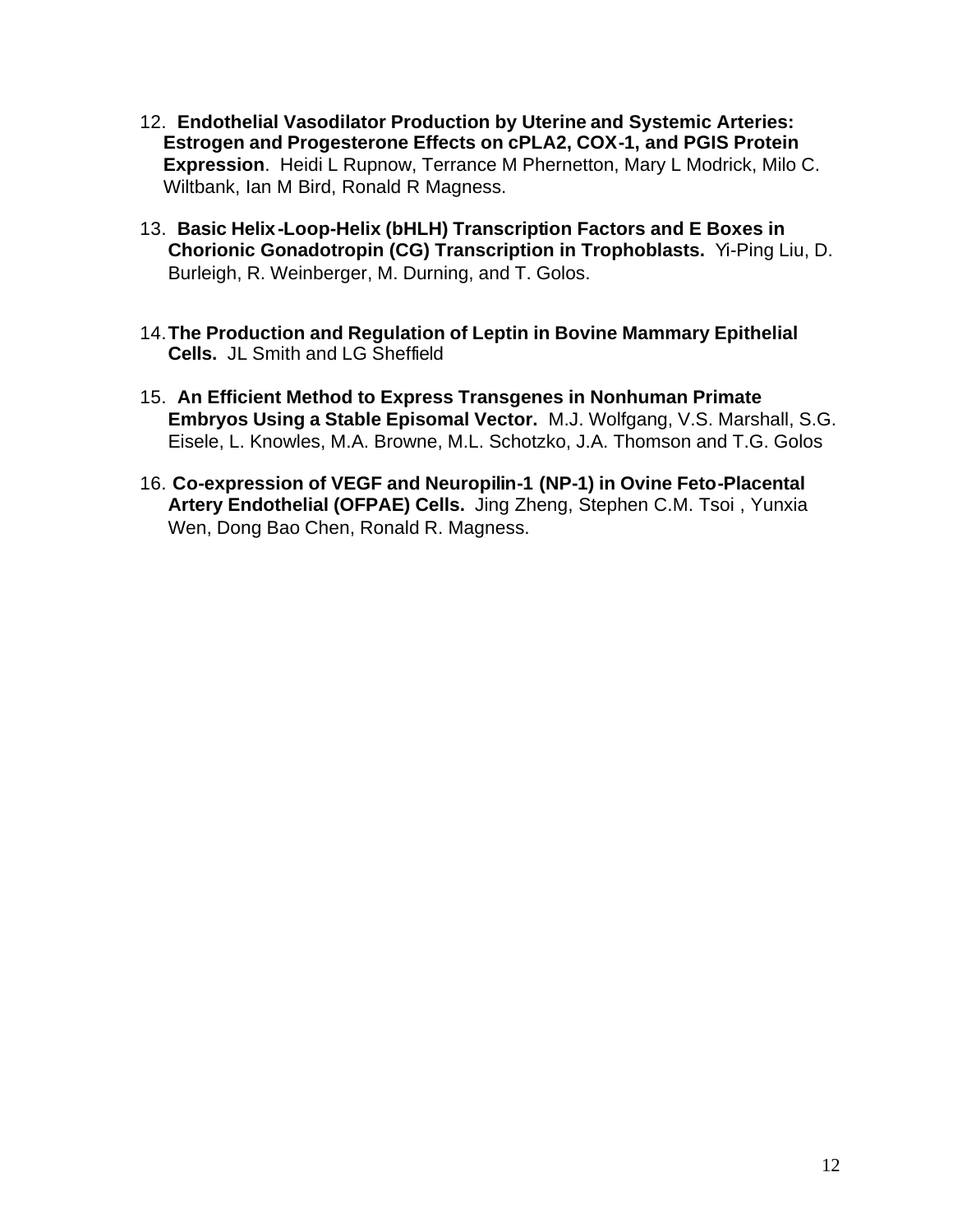#### **1. Donor Cell Passage Number, Starvation Period and Fusion-Activation Interval Affect Preimplantation Development of Bovine Nuclear Transfer Embryos**

Z. Beyhan<sup>1</sup>, M. Mitalipova<sup>2</sup>, T. Chang<sup>1</sup>, N.L. First<sup>1</sup>, <sup>1</sup>University of Wisconsin-Madison, Madison, WI 53706 U.S.A.,<sup>2</sup> BresaGen Inc., Athens, GA 30604 U.S.A

The objective of this study was to examine the effect of certain nuclear transfer parameters on preimplantation development of bovine nuclear transfer embryos using four different donor cell types (bovine adult and fetal fibroblasts, chondrocytes and ovarian cumulus cells).

Donor cell types were isolated by follicular aspiration, from live and tissue sampling from slaughtered animals for cumulus cells, fibroblasts and chondrocytes respectively. All cell types were cultured for 1-16 passages before nuclear transplantation. Nuclear transfer experiments were conducted as described by Dominko et al. (Biol Reprod 1999;60(6):1496-502). Recipient oocytes were matured in vitro, stripped of cumulus cells and enucleated at 18-20 hours post maturation (hpm). Enucleation was performed under ultraviolet light and oocytes were stained with Hoechst 33342 (5μM) to confirm complete removal of chromatin. Donor cells were starved 1-26 days, disaggregated by trypsin-EDTA (0.05% trypsin, 0.53 mM EDTA•Na), individual cells were placed into oocyte perivitelline space and fused with enucleated oocytes by using two electrical pulses of 1.4 -1.8 KV/cm for 15 μs. Oocytes were activated chemically with 5μM ionomycin for 4 min. and 1.9 mM 6-dimethyl-aminopurine (6-DMAP) in CRIaa culture medium for 4 hours. Time interval between fusion and activation was 50-325 minutes. Reconstructed embryos were cultured at 38.5 degrees C in 5% CO<sub>2</sub>in 50  $\mu$  CRIaa drops for 7-8 days. A total of 3123 NT embryos were produced in 117 trials using one type of donor cell in each trial. Data were analyzed by ANOVA and means were compared by protected LSD. Results are summarized in Table 1.

| Parameter  | Treatment     | n    | Fusion % (N)        | Cleavage % (N)                   | Blastocyst % (N)                   |
|------------|---------------|------|---------------------|----------------------------------|------------------------------------|
| Passage    | 1-5 Days      | 1899 | $87.2 \pm 1.7$ (72) | $64.9 \pm 1.9$ (73)              | $23.8 \pm 1.4$ (73) <sup>a</sup>   |
| Number     | 6-10 Days     | 866  | $84.4 \pm 2.6$ (32) | $65.5 \pm 2.9$ (32)              | 22.1 $\pm$ 2.1 (32) <sup>a</sup>   |
|            | 11-16 Days    | 358  | $80.4 \pm 4.0$ (13) | $63.9 \pm 4.6$ (13)              | $15.9 \pm 3.3$ (13)                |
| Starvation | 0 (monolayer) | 588  | $89.3 \pm 3.2$ (21) | $61.6 \pm 3.6$ (21)              | $20.1 \pm 2.6 (21)^{a,b}$          |
| Period     | 1-5 Days      | 1306 | $86.2 \pm 2.0$ (52) | $65.3 \pm 2.3$ (53)              | $22.8 \pm 1.6$ (53) <sup>a,b</sup> |
|            | 6-10Days      | 736  | $79.4 \pm 2.8$ (26) | $66.2 \pm 3.2$ (26)              | $26.7 \pm 2.3$ (26)                |
|            | 11-15 Days    | 375  | $89.6 \pm 3.8$ (13) | $63.0+4.4(13)$                   | 19.2 $\pm$ 3.2 (13) <sup>b</sup>   |
|            | 16-26 Days    | 118  | $88.0\pm 6.4(05)$   | $74.8 \pm 7.4(05)$               | $15.3 \pm 5.3$ (05)                |
| Fusion-    | 50-150 min.   | 270  | $75.3 \pm 4.3$ (11) | 76.4 $\pm$ 4.9 (11) <sup>a</sup> | $21.5 \pm 3.6$ (11)                |
| activation | 151-250 min.  | 2454 | $86.9 \pm 1.5$ (91) | 63.7±1.7 (92) <sup>b</sup>       | $22.0 \pm 1.3$ (92)                |
| interval   | 251-325 min.  | 399  | $86.1 \pm 3.7$ (15) | $64.5 \pm 4.2$ (15)              | $26.2 \pm 3.1$ (15)                |

Table 1: The effect of donor cell passage number, starvation period and fusion-activation interval on preimplantation development of bovine nuclear transfer embryos.

Values with different superscripts within the same column differ significantly (p<0.05)

Our results indicate that nuclear transfer parameters such as donor cell passage number, starvation period and fusion-activation interval affect the outcome of preimplantation development of these embryos. Although preimplantation development is not a direct indicator of cloning efficiency in nuclear transfer experiments, considering these parameters in a given cell line may improve the overall efficiency of the nuclear transfer procedures.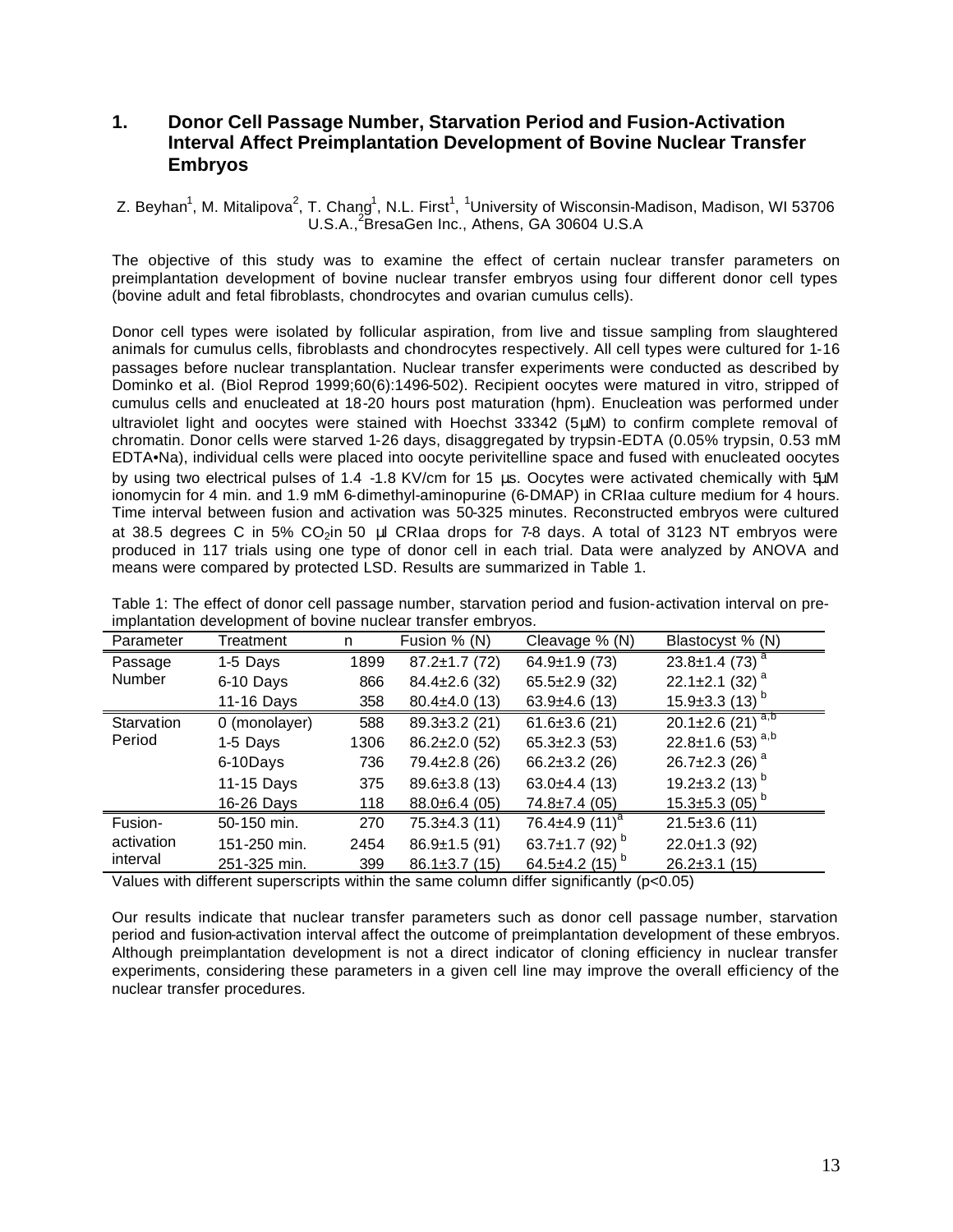#### **2. Dysregulation of Glucose and Oxygen Metabolic Pathways May Initiate Changes in Placental Villous Function, Which in Turn Contributes to the Pathophysiology of Fetal Growth and Maternal Well-Being Associated with the Type I Diabetic Pregnancy.**

#### David Burleigh, UWPRC, UW-Madison

We hypothesize further that the control of placental vasculogenesis and angiogenesis is also impacted by these changes. To better understand how alteration of glucose and oxygen tension may affect placental villous and vascular development, we have used immunohistochemical techniques to examine FGF-2 expression, cell proliferation (Ki67), and apoptosis (Apo-Tag; Oncor) in placentae fromterm diabetic and nondiabetic pregnancies. We have previously observed in nondiabetic placentae that FGF-2 was localized almost exclusively to cells located in the trophoblast compartment of chorionic villi.Immunostaining for FGF-2 in diabetic placentae demonstrated a consistent increase in both intensity and extent with in the placental villous. Associated with this change FGF-2 expression, preliminary results suggest that the numbers of Ki67-positive nuclei are similar between nondiabetic and diabetic placentae, but the number of apoptotic stromal nuclei is greater in the nondiabetic placenta. The ratio of Ki67:ApoTag-positive stromal nuclei show a trend towards decreased nuclei turnover in diabetic placentae. It has recently been reported from other laboratories that FGF-2 can inhibit the induction of apoptosis. These data would suggest that increased FGF-2 expression and decreased stromal nuclei turnover in the diabetic placenta may be a compensatory mechanism in response to the adverse effects of diabetes on placental function. Additional studies are in progress to correlate the extent of these placental changes with the classification of maternal diabetes.

#### **3. Temporal and Prostaglandin F2a Induced Changes in The mRNA or Steroid Hormone Receptors in the Porcine Corpus Luteum**

#### Francisco Diaz, ERP, UW-Madison

The pig corpus luteum acquires the capacity to regress in response to PGF2a treatment (luteolytic capacity) at a relatively late stage of the estrous cycle (day 12). Two estradiol 17b receptors, estrogen receptor alpha (ER-a) and estrogen receptor beta (ER-b) and progesterone receptor (PR) have been found in the corpus luteum of several mammalian species. This study examines the basal and PGF2a induced changes in the steady state mRNA concentration for the steroid hormone receptors, ER-b, ER-a and PR in pig CL before (day 9) and after (day 17 pseudopregnant) acquisition of luteolytic capacity. Porcine CL were surgically collected from animals on day 9 or day 17 of pseudopregnancy after saline treatment or 0.5 h and 10 h after PGF2a treatment. The mRNA for ER-a, ER-b and PR were evaluated by semi-quantitative RT-PCR. In the absence of exogenous treatment PR mRNA was greater (p<0.05) in day 9 CL (1.22 $\pm$ 0.16) than in day 17 CL (0.66 $\pm$ 0.07), whereas ER-a mRNA was greater (p<0.05) in day 17 CL (1.95±0.11) than in day 9 CL (1.07±0.21). Basal ER-b mRNA was similar in both day 9 and day 17 CL. Treatment with PGF2a did not alter PR or mRNA in either day 9 or day 17 CL. PGF2a decreased ER-a mRNA at 10 h after treatment only in day 17 (control 1.85±0.16; PGF2a 1.23±0.15. p<0.05) and not in day 9 (control 1.14±0.10; PGF2a 1.18±0.19) CL. Unexpectedly, PGF2a was found to acutely (0.5 h) increase ER-b mRNA in day 17 (control 0.34±0.09; PGF2a 0.87±0.08. p<0.05), but not day 9 (control 0.42±0.09; PGF2a 0.37±0.11) CL. At 10 h after PGF2a treatment ER-b remained unchanged in day 9 (control  $0.33\pm0.01$ ; PGF2a  $0.43\pm0.09$ ), but further increased in day 17 CL (control  $0.24\pm0.04$ ; PGF2a 1.34±0.04. p<0.05). Thus, a decrease in basal PR and an increase in basal ER-a is associated with a corpus luteum more susceptible to PGF2a induced luteolysis (luteolytic capacity). The shift in the predominant mRNA for estrogen receptor from ER-a to ER-b after PGF2a treatment may indicate a change in signaling required for the completion of luteolysis.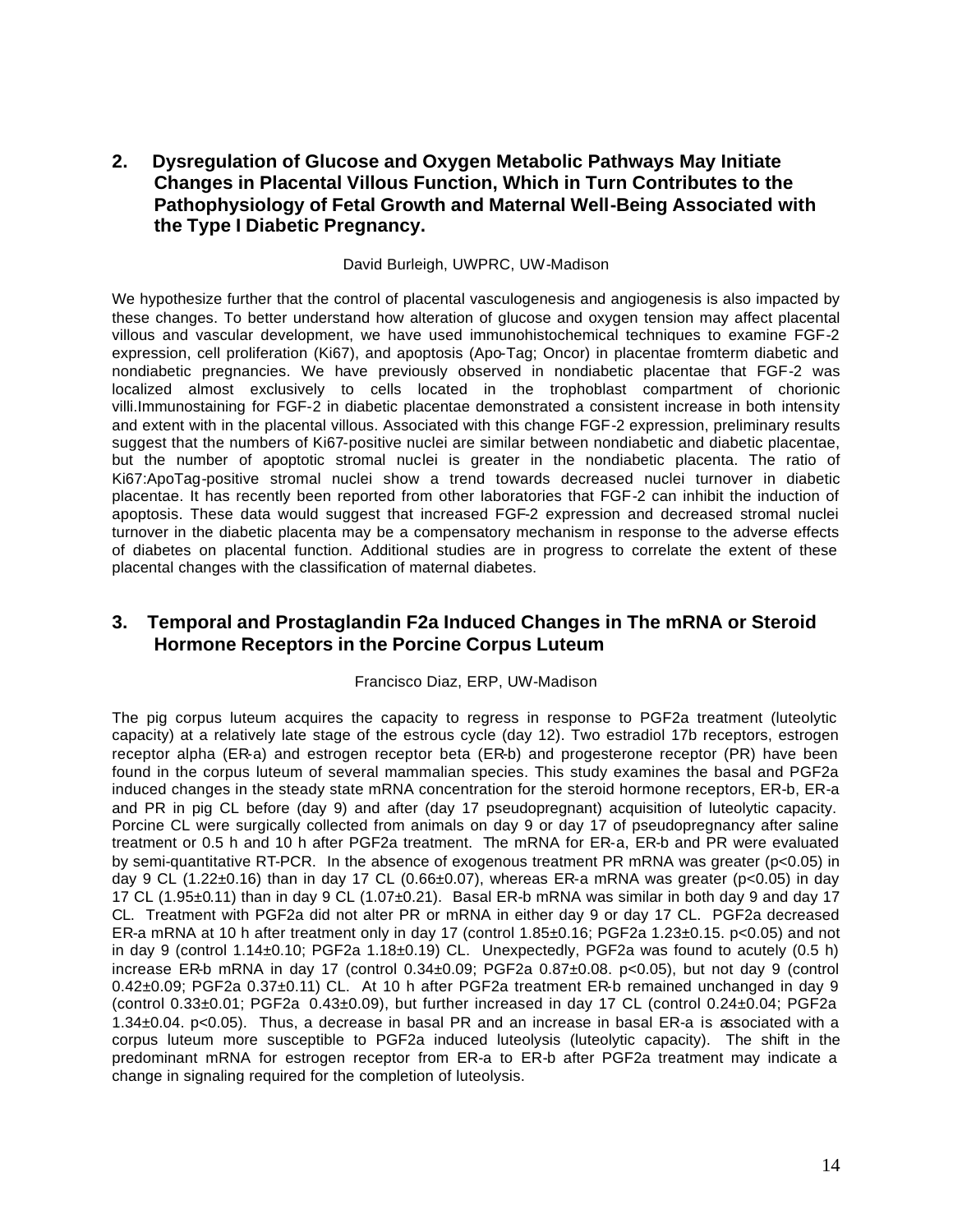#### **4. Expression and Activity of Ovine Endothelial Nitric Oxide Synthase (eNOS) Expressed in COS-7 Cells.**

Jacqueline M Cale and Ian M Bird, Dept of OB/GYN, UW-Madison

**Background:** We have described the isolation and cloning of a putative full-length cDNA encoding ovine endothelial nitric oxide synthase that has high homology (>99%) to the published bovine and human sequences. In vivo, eNOS is constitutively expressed and appears to be negatively regulated by caveolin and positively regulated by the chaperone Hsp90. In addition, eNOS regulation is thought to be sensitive to intracellular calcium concentration and multiple phosphorylation events. **Objective:** This study demonstrates immunoreactivity, activation and protein interactions when the putative eNOS cDNA is transfected and expressed in an alternative cellular environment. **Methods and Results:** Subsequent to propogation in XL-1 Blue, endotoxin-free plasmids were isolated for transfection into COS-7 cells (ATCC) using the GeneJammer Transfection Reagent (Stratagene). The amount of DNA transfected was optimized for maximal cell survival and protein expression. Following transient expression of eNOS for 24 hours, we showed that the calcium ionophore, A23187, increases eNOS activity as measured by 3Harginine to 3H-citrulline conversion in COS-7 cells. This sensitivity to A23187 is dose-dependent and can be blocked with the specific eNOS inhibitor, NG-nitro-L-arginine methyl ester (L-NAME). Treatment with the less active enantiomer NG-nitro-D-arginine methyl ester (D-NAME) was unable to block eNOS activity. We also treated the transfected cells with TPA, a well-known activator of PKC and ERK1/2, which resulted in no change in eNOS activity. Finally, we coimmunoprecipitated both Hsp90 and caveolin-1 with eNOS transiently expressed in the COS-7 cells. **Conclusion:** We have cloned and expressed a fulllength ovine eNOS cDNA that is functional in the alternative environment of a COS-7 cell. This not only verifies the identity of the eNOS cDNA, but also provides a model system that will allow further study of the hormone-dependent activation of eNOS by protein kinases.

#### **5. Estrogen Receptor Expression and Regulation in Ovine Uterine Arteries.**

MJ Byers1\*, AL Zangl1, IM Bird1, G Lopez1, Yun Li 1, RR Magness1,2. Perinatal Res. Labs, Dept of Ob/Gyn1 & Animal Sciences2, Univ. of WI-Madison.

The pregnancy-associated rise in estrogen is associated with a dramatic increase in utero-placental blood flow, and therefore laminar shear stress, a response required for normal fetal development. Estrogen is believed to exert its effect by binding to its specific estrogen receptors (ER) in target cells, resulting in increased expression and activity of endothelial nitric oxide synthase (eNOS). However, ER expression and cellular origin in uterine arteries (UAs) are currently unknown. **Objective**: To examine the expression, cellular localization, and regulation of ERs in ovine UAs. **Methods**: UAs were fixed and mounted for mRNA and protein analysis. ER mRNA localization was determined by in situ hybridization (ISH) using [35S]-labeled riboprobes. UA endothelial protein (UAendo) was isolated and the presence of ER protein was determined via Immunoblotting. Further verification of the in vivo experiments was obtained by utilizing uterine artery endothelial cell (UAEC) lines created in our lab by Dr. Bird. UAECs were cultured and treated with exogenous steroids, and analyzed using Immunoblotting, RT-PCR, and Immunocytochemistry (ICC). The effects of shear stress on receptor expression were also studied. UAECs were grown on specialized cartridges and subjected to physiologic shear stress (15 dynes/cm2) in the presence (10nM) or absence of E2β. **Results**: We observed by IHC and ISH that ERα and ERβ protein and mRNA were present in ovine UAendo. Immunoblotting and RT-PCR showed expression of ERα and ERβ protein and mRNA in UAECs. Furthermore, laminar shear stress as well as the type of serum used during cell culture could be manipulated to differentially regulate ER $\alpha$  and ER $\beta$  levels. Moreover, in contrast to static UAEC cultures, 10nM E2β dramatically increased the expression of eNOS protein in the presence of laminar shear stress. **Conclusion**: Taken together, we show that ER protein and mRNA are expressed in UA endothelium and are regulated both by exogenous treatment with ovarian steroids, indicating UA endothelium is a target for estrogen action in vivo, and by novel signaling mechanisms probably initiated through serum and shear stress responsive elements (Supported by NIH HD33255, HL57653, HL49210, HD38843, and HL57602).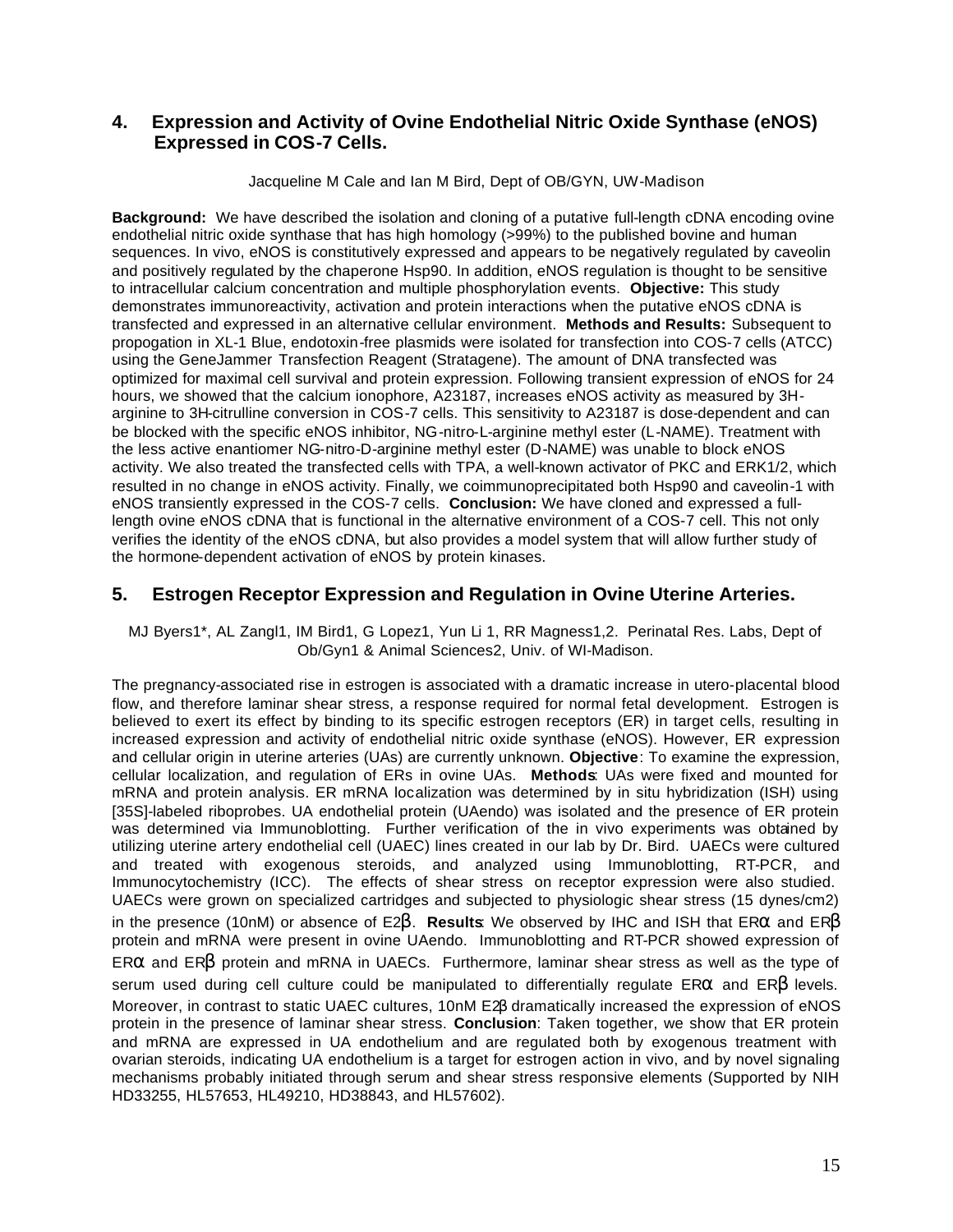#### **6. Development of a Model to Study UBF Changes in Synchronized Ovarian Cycles in Sheep**

Tiffini C. Gibson1, Terrance M. Phernetton1, Milo C. Wiltbank2, and Ronald R. Magness1,3 Departments of Obstetrics and Gynecology Perinatal Research Laboratories1, Dairy Sciences2 and Animal Sciences3, University of Wisconsin-Madison, Madison, WI 53715

The majority of uterine blood flow (UBF) studies to date have utilized ovariectomized sheep with pharmacological doses of exogenous estrogen. However, cyclical changes and UBF will need to be studied in order to evaluate the effects of endogenous estrogen of ovarian follicular origin. Because sheep are photoreceptive breeders, we have developed a model for studying UBF in sheep using vaginal progesterone implants (CIDR) and PGF2α; in order to maintain cyclicity throughout the year. **Purpose** : To develop a model for studying UBF changes during synchronized ovarian cycles regardless of season. **Methods**: Nonpregnant, cycling sheep were surgically instrumented with uterine artery blood flow transducers and uterine and femoral artery catheters. All sheep were implanted with a CIDR for 7 days. On Day -1, animals received I.M. 7.5mg of PGF2α; (Lutalyse) 2x- 4 hours apart. On Day 0, the CIDR was removed and animals received either 500 IU (n=6) or 1000 IU (n=5) of Pregnant Mare Serum Gonadotrophin (PMSG) and UBF was monitored continuously for 55-75 hours. **Results**: A rise in UBF was observed in all sheep regardless of photoperiod using this treatment regimen. The 500 IU group increased UBF between 10 and 15 hours with a gradual rise from baseline flows of 5-10 ml/min to maximum flows of about 75-80 ml/min at 45-55 hours. The 1000 IU group exhibited a delay in the time to increase UBF (30-35 hours). However, the rise in UBF with the 1000 IU was much more rapid and reached maximal flow (180-220 ml/min) significantly higher than the 500 IU group. **Conclusion**: The use of CIDR's and PGF2α; will extend the cycling season and allow continued study of UBF in response to endogenous estrogen throughout the year. We believe that the 500 IU dose is a more accurate representation of a true physiologic response to endogenous estrogen as compared to the 1000 IU dose which is a more pharmacological dose.

#### **7. Lobe-Specific Effects of In Utero and Lactational 2,3,7,8-Tetrachlorodibenzo-P-Dioxin (Tcdd) Exposure on Branching Morphogenesis in Mouse Prostate.**

#### K Ko, R W Moore and R E Peterson. Univ. Wisconsin, Madison, WI, USA.

Branching morphogenesis is an essential component of prostate development. Previ ously we reported that in utero and lactational TCDD exposure inhibits ventral, dorsolateral, and anterior prostate growth. This study was conducted to test the hypothesis that TCDD inhibits branching morphogenesis in mouse prostate. Pregnant C57BI/6 mice were given TCDD (5 mg/kg, po) or vehicle on Gestation Day 13 and their pups examined at 1, 7, 14, 21, 35 and 90 days of age. Prostate lobes were microdissected after incubation in 0.5% collagenase and the numbers of main ducts, branch points, and ductal tips determined by examining photographs of microdissected, whole-mount specimens. Ductal canalization was determined using histological sections. TCDD inhibited branching morphogenesis in all prostate lobes. The ventral prostate was extremely small throughout development and never developed any ductal structure. TCDD reduced the numbers of main ducts, branch points, and ductal tips in the dorsal prostate and the lateral prostate, but reductions in branch point and ductal tip numbers appear to be due entirely to reductions in the number of main ducts. Duct length in the dorsal and lateral prostates also appeared to be shorter. Dorsolateral prostate weights were slightly reduced by TCDD, but there did not appear to be any effect on ductal canalization in either the dorsal or lateral lobes. TCDD had no effect on main duct number in the anterior prostate but weight, branch point number, and ductal tip number were substantially reduced. These results demonstrate that the severe inhibition in ventral prostate development caused by in utero and lactational TCDD exposure is accompanied by complete absence of branching morphogenesis, and that inhibitions in dorsal, lateral, and anterior prostate development are associated with obe-specific inhibitions in branching morphogenesis. (Supported by NIH Grant ES 01332)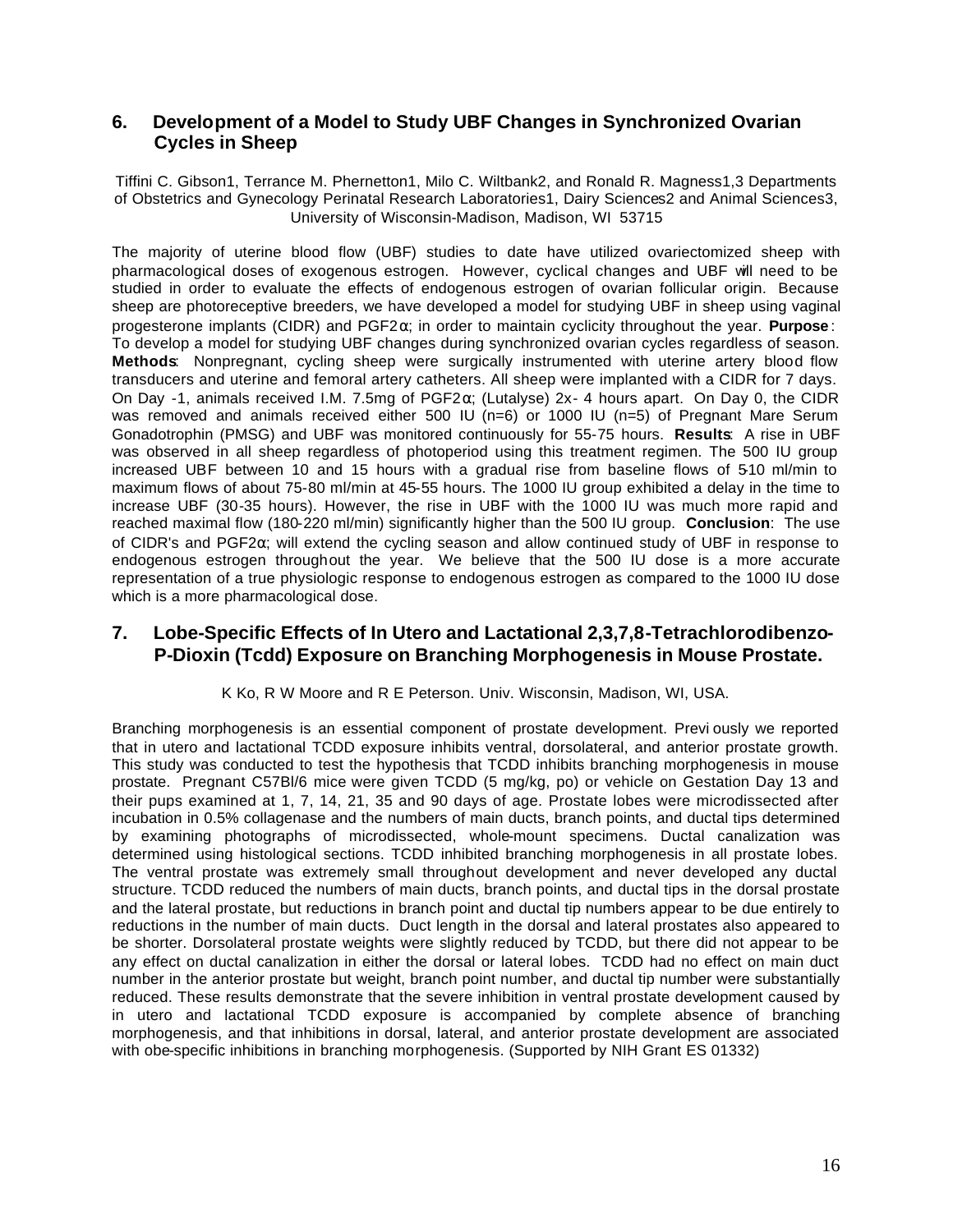#### **8. Immortalized Human Umbilical Vein Endothelial Cell Characterization**

Shervon A. Pierre, Shannon M. Gifford, and Ian M. Bird, Dept OB/GYN, UW -Madison

HUVEC-C are spontaneously immortalized human umbilical vein endothelial cells. They are an important potential endothelial cell model because they are widely available through ATCC, however, little research has been done to characterize these cells. The purpose of this study is to determine if the HUVEC-C maintain endothelial cell characteristics and to ascertain if they utilize the same cell signaling pathways as the uterine artery endothelial cells (UAEC). An AcLDL uptake assay as well as immunostaining for eNOS revealed that the cells are indeed endothelial cells. Furthermore, localization of PCNA and KI67 within the nucleus of the cells showed that they were healthy and proliferating. After establishing that the cells were a dividing population of endothelial cells, they were treated with ATP to reveal if it could initiate an increase Ca2+ concentration within the cytosol of the cell. As in the UAEC, these cells increase their intracellular concentration of Ca2+ after ATP stimulation. Furthermore, like UAEC, it appears that ATP binding to P2Y receptors rather than P2X receptors causes the increase in Ca2+. This was established by treating the cells with thapsigargin; after thapsigargin had emptied all of the internal stores of Ca2+, ATP was unable to initiate a Ca2+ response. However, unlike the UAEC, L-type voltage gated channels may also play a role in the response. Verapamil but not nifedipine caused a significant decrease in the ATP response. In addition, BAYK8644 caused a significant but minor increase in the cytosolic Ca2+ concentration above the basal level. More experiments need to be performed to determine the exact role of the L-type channels in the ATP induced response. Yet, our data suggests that the HUVEC-C is a valid endothelial cell model that behaves very similar to the UAEC cell model in regards to calcium signaling.

#### **9. Insulin Stimulates Akt But Not ERK 1/2 or Nitric Oxide (NO) in an Ovine Uterine Artery Endothelial Cell Culture Model (UAEC).**

Jeremy A Sullivan, Jacqueline M Cale, Ronald R Magness, Ian M Bird Ob/Gyn, University of Wisconsin, Madison, WI

Concomitant with pregnancy is a normal increase in maternal insulin resistance so as to allow an increase in glucose delivery to the fetus. Although the exact cause of the pregnancy associated insulin resistance is not understood, alterations in insulin signal transduction pathways have been implicated as possible causes. Also concomitant with pregnancy, there is a dramatic increase in blood flow to the uteroplacental unit so as to supply the fetus with the increase in nutrients it requires for a healthy gestation. The increase in blood flow to the utero-placental unit during pregnancy is dependent on angiogenesis of surrounding vessels as well as local, endothelial production of vasoactive substances such as NO. The regulation of vascular tone has been shown to involve many different factors. We are investigating whether insulin is capable of increasing NO production in UAEC and activating two intracellular signaling pathways associated with a multitude of cellular responses including vasodilator production, mitogenesis, glucose homeostasis, etc. The activation of eNOS, the hormone sensitive enzyme in NO production, has been shown to be sensitive to phosphorylation by the protein kinase Akt, rendering the enzyme active without an increase in intracellular calcium. Akt has also been identified as a factor responsible for regulating cellular glucose uptake. A second kinase implicated in the activation of eNOS is ERK 1/2. Herein, we report that insulin (10-7M) treatment does not increase the production of NO in UAEC, in contrast to that observed in other endothelial cells. We have observed that a large, 20 minute, insulin treatment (10-5 and 10-6M) in UAEC from Pregnant (P-UAEC) and Nonpregnant ewes (NP-UAEC), exhibits a sizeable increase (2.5-3 fold) in Akt activity as measured by phosphorylation state dependent antibodies. Insulin treatment in both P and NP-UAEC does not lead to a detectable increase in ERK 1/2 activation. We conclude that insulin does not appear to be involved in the production of NO in our UAEC model, nor does it appear to signal through ERK 1/2 under the conditions observed here in both P and NP-UAEC. Insulin has been shown to bind not only the classical insulin receptor, but at superphysiological insulin concentrations, it also binds IGF receptors. The presence of both the insulin and IGF-I receptor mRNA, as demonstrated by the use of genetic arrays, and the observation that insulin stimulates Akt, leads us to believe insulin does function in some capacity in our cell model, but not in the production of NO. Supported by USDA 0002159, NIH-HL56702, HL49210.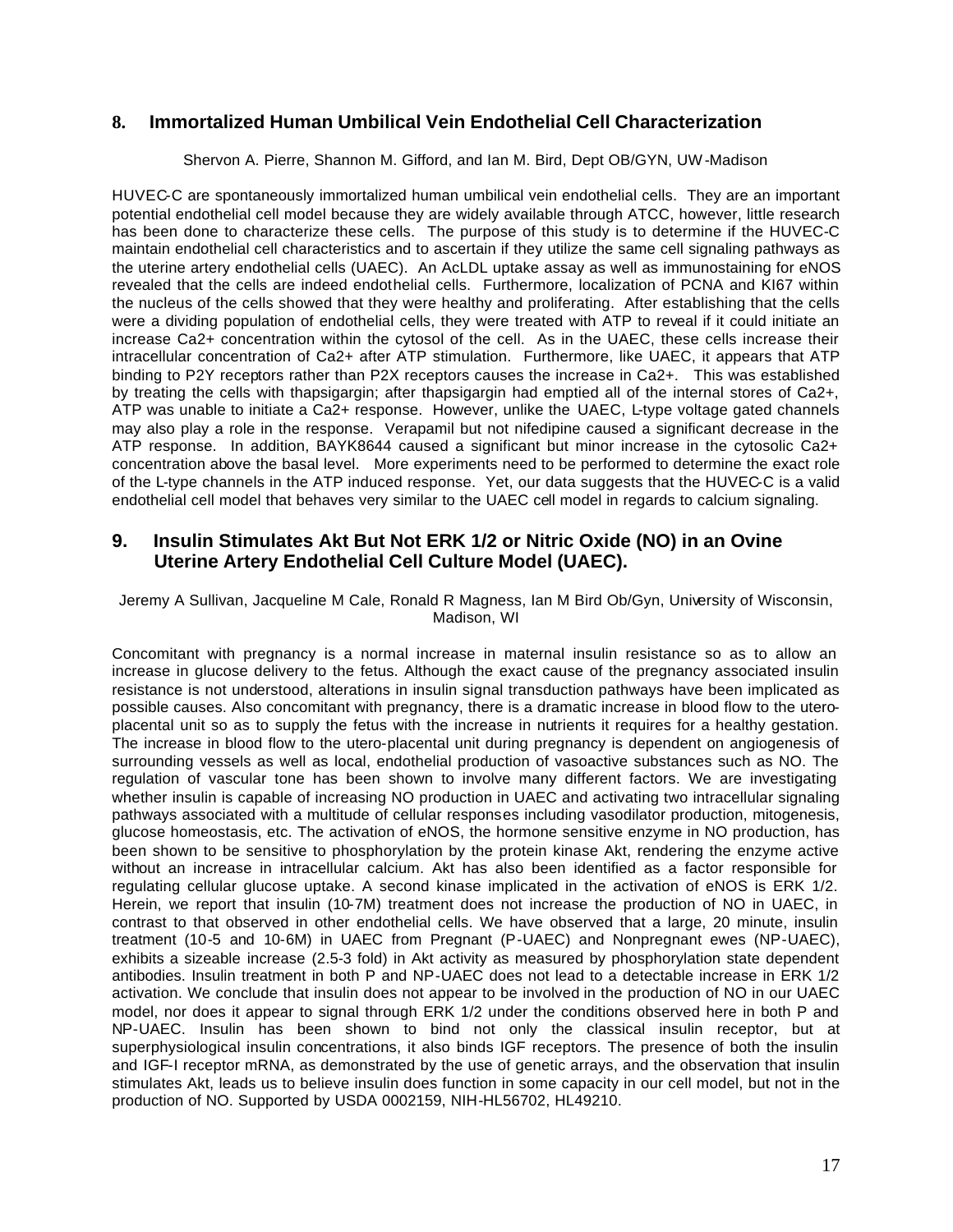#### **10. Generational Expression of COX-1, cPLA2, and PGIS Protein Expression in Large versus Small Uterine Arteries During the Ovine Ovarian Cycle and Mid- and Late Pregnancy.**

JM Joyce 1, TM Phernetton 1, CE Shaw 1, and RR Magness 1,2. Department of Ob/Gyn 1 and Animal Sciences 2, UW-Madison, Madison, WI 53715.

**Introduction**: We previously reported that the follicular phase and pregnancy-associated rises in uterine blood flow (UBF), via elevations in shear stress (SS), appear to regulate eNOS protein expression in the smaller diameter uterine arteries (UAs). Prostacyclin (PGI2), like NO and eNOS, is also increased by SS, presumably via elevations in either COX-1, cPLA2 and/or PGIS. Therefore, we tested the hypothesis that regional vascular differences in responses of the three enzymes involved in PGI2 biosynthesis will be observed with both decreases in vessel diameter and during the ovarian cycle and pregnancy, since it is known that SS-mediated mechanism(s) will be altered with elevations in UBF. **Methods**: Western analysis was performed on endothelial-isolated proteins from the primary (UA 1), secondary (UA 2), and tertiary (UA 3) branches of the UA in luteal (LUT; n=6), follicular (FOL; n=6), mid pregnant (MP; 80-90 days; n=6) and late pregnant (LP; 120-130 days; n=6) sheep. Data were analyzed and expressed as % of UA 1. **Results**: Generational differences in UA COX-1 protein expression was observed during the LUT, but not FOL phase (UA 1  $\ge$ /= UA 2 > UA 3; P < 0.05). Furthermore, COX-1 expression was significantly down-regulated in the smaller diameter UAs in both pregnant groups (UA  $1 > \text{U}$ A2 = UA 3; P < 0.05). Consistent with COX-1 expression, a similar pattern was noted for LUT phase cPLA2 protein expression. In contrast, both FOL phase and MP were associated with up-regulated cPLA2 expression, although this did not reach statistical significance. LP cPLA2 generational expression was unaltered compared to UA 1. Generational differences in UA PGIS expression was also observed during the ovarian cycle (LUT and FOL) and MP (UA 1  $\ge$ /= UA 2 > UA 3; P < 0.05). This pattern for PGIS expression was no longer observed in the LP sheep, which is consistent with LP cPLA2expression. **Conclusion**: COX-1, cPLA2 and PGIS protein expression are differentially regulated during the ovarian cycle and pregnancy. Thus, heterogeneity of COX-1, cPLA2 and PGIS in the uterine vasculature may play an important role in the control of UBF and SS-mediated changes in UA PGI2 in the sheep. Support by NIH grants HL49210, HL57653, HD33255, HD38843,and HL56702.

#### **11. Effects of Shear Stress, Angiogenic Factors, and MAPK on Nitric Oxide Synthase (eNOS) Expression by Ovine Fetoplacental Artery Endothelial Cells.**

Y Li1, J Zheng1, IM Bird1, and RR Magness1,2. Departments of Ob/Gyn1 and Ani Sci2, University of Wisconsin-Madison, Madison, WI 53715.

Placental blood flow, eNOS expression, and angiogenic factors (bFGF and VEGF) secretion increase during human and ovine pregnancy. Shear stress is the frictional force exerted on endothelial cells with increasing blood flow. ERK1/2 mediates bFGF stimulated eNOS expression in ovine fetoplacental artery endothelial cells (OFPAEC). Our hypothesis is that MAPK pathways are involved in shear stress induced eNOS expression in OFPAEC. **Methods**: OFPAEC were grown at 3dynes/cm2 in CELLMAX modules, after the cells reach confluence, they were exposed to various shear stresses, then NO production or eNOS expression (Western and RT-PCR) from eluted cells were analyzed. Pretreatment of drugs on OFPAEC were performed also at 3dynes/cm2 as follow: bFGF(10ng/ml) or VEGF(10ng/ml) for 30 min, MEK inhibitor UO126(10uM) or P38 MAPK inhibitor SB203580(10uM) for 1 hour. **Results**: eNOS protein was elevated by 10(1.8-fold) and 25(3-fold) dynes/cm2 from 6 to 24hr. eNOS mRNA level was increased after OFPAEC were exposed to 25 dynes/cm2 for 12hr. Although bFGF and VEGF alone increased eNOS expression, there was no synergy with addition of shear stress of 15dynes/cm2. The level of eNOS elevated after 24hr exposure to 15dynes/cm2, and it remained the same in the presence of UO126 or SB203580. **Conclusion**: Shear stress increases NO production, and promotes eNOS protein level which is unlikely mediated through MAPK pathways in OFPAEC. Angiogenic factors do not have synergistic effects with shear stress on eNOS expression.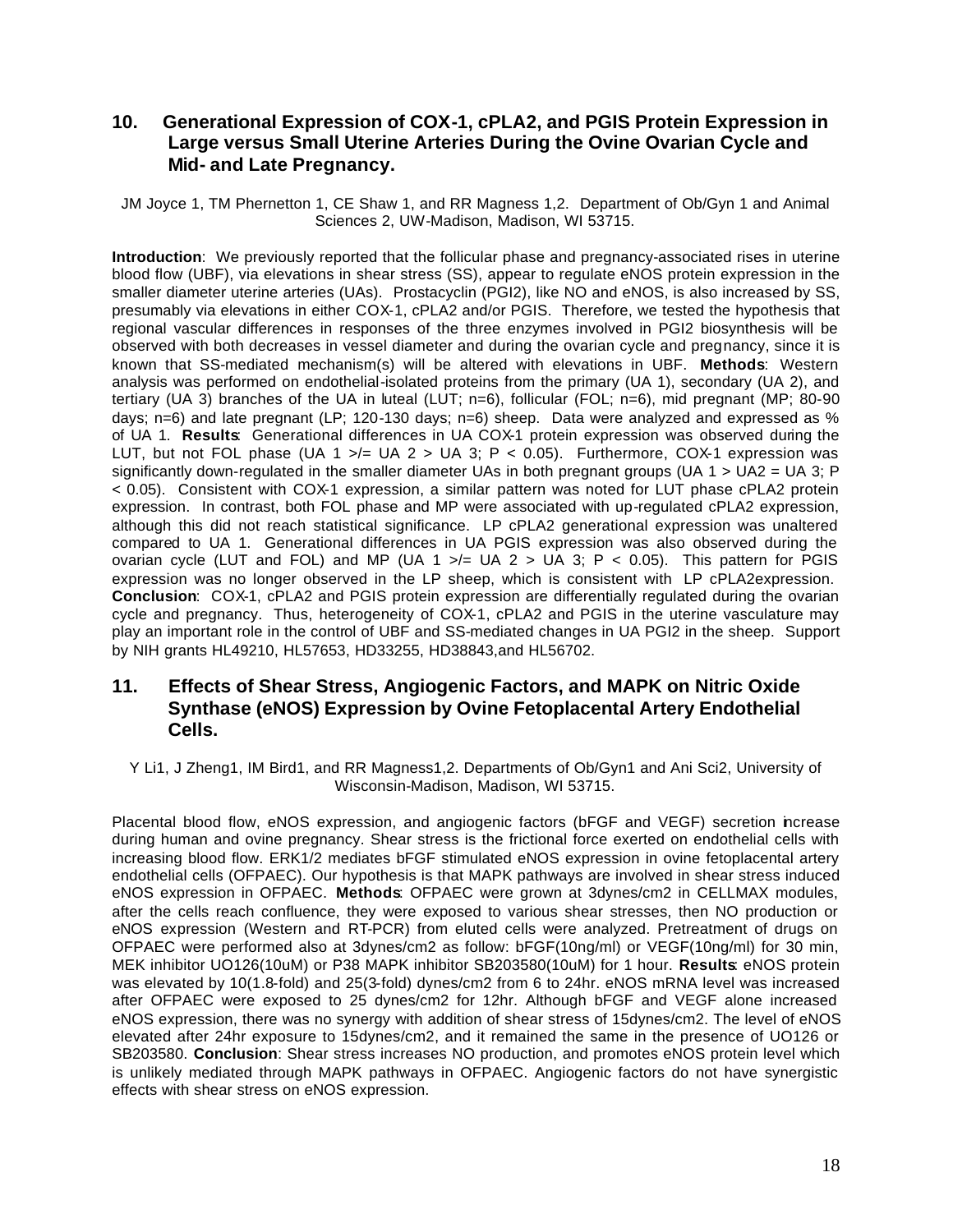#### **12. Endothelial Vasodilator Production by Uterine and Systemic Arteries: Estrogen and Progesterone Effects on cPLA2, COX-1, and PGIS Protein Expression.**

Heidi L Rupnow1, Terrance M Phernetton1, Mary L Modrick1, Milo C. Wiltbank2-, Ian M Bird1, Ronald R Magness1,3 Departments of Obstetrics and Gynecology1 Perinatal Research Laboratories, Dairy Science2, and Animal Sciences3, University of Wisconsin-Madison, Madison, WI 53715

During ovine pregnancy, when both estrogen and progesterone are elevated, PGI2 production by uterine arteries and the key enzymes for PGI2 production, cPLA2, COX-1, and PGIS, are increased. Purpose: To determine if exogenous Estradiol-17B (E2B) +/- progesterone (P4) would increase cPLA2, COX-1, and PGIS protein expression in ovine uterine, mammary, and systemic (renal, omental, and coronary) arteries. Methods: Nonpregnant ovariectomized sheep received either Vehicle (V; n=10), P4 (0.9g CIDRs vaginal implants; n=13), E2B(5ug/kg bolus followed by 6ug/kg/d; n=10), or P4 + E2B(n=12). Arteries were procured on day 10 and cPLA2, COX-1, and PGIS protein was measured by Western immunoblot analysis in endothelial isolated proteins and VSM. Results: cPLA2 was increased in uterine artery endothelium in P4 + E2B treated ewes, but was unaltered by treatment in renal and coronary artery endothelium and VSM of the uterine artery. Furthermore, cPLA2 was below detectable amounts in mammary and omental artery endothelium as well as mammary, omental, renal, and coronary VSM. COX-1 was increased with P4 + E2B treatment in uterine artery endothelium, unaltered with steroid treatment in mammary, renal, omental, and coronary artery endothelium and was not detectable in VSM of any artery type. PGIS was increased in uterine artery endothelium with E2B and unaltered in coronary, renal, and omental artery endothelium. P4 increased PGIS expression in the uterine, mammary, omental, and renal artery VSM, while E2B and P4 + E2B increased PGIS expression in the uterine and omental artery VSM. Conclusions: Both E2B and P4 treatments differentially alter protein expression key enzymes in PGI2 production in different artery types and may play a role in the control of blood flow redistribution during hormone replacement therapy. Support: NIH HL49210, HL56702, HD33255, HD38843.

#### **13. Basic Helix-Loop-Helix (bHLH) Transcription Factors and E Boxes in Chorionic Gonadotropin (CG) Transcription in Trophoblasts.**

Yi-Ping Liu, D. Burleigh, R. Weinberger, M. Durning, and T. Golos, Department of Obstetrics and Gynecology and Wisconsin Regional Primate Research Center, University of Wisconsin, Madison, WI 53715-1299.

Developmentally appropriate and cell-specific gene transcription is regulated in many systems by transcription factors binding to the E box motif, typically bound by bHLH factors. The activities of bHLH factors are often modulated by interactions with Id proteins. To begin to define the potential E boxbinding factors within placental cells, we sreened a human placental cDNA library with a yeast 2-hybrid approach utilizing the negative regulator Id2 as bait. We isolated a variety of cDNAs, including multiple lones for the bHLH transcription factor E2-2. E2-2 (also called SEF-2 or ITF-2) has been reported to be expressed as several splice variants with different activities, dependent on the cell context.

We were interested in determining whether E2-2 or other E box-binding proteins play a role in placental hormone gene transcription. Examination of the human chorionic gonadotropin alpha and beta subunit 5' flanking DNA revealed three E box-like motifs at -274 (A box), -135 (B box), and -126 (C box) relative to the start site of transcription in the beta subunit gene, and two E boxes at -51 and -21 in the alpha subunit gene. To examine whether these elements play a role in gene transcription, all E boxes were mutated individually or in combination to sequences known to abolish transcription factor binding and transcriptional activation in other E box elements. Transient transfection of JEG-3 choriocarcinoma cells with luciferase constructs controlled by 466 bp of 5'-flanking CG beta DNA (-362/+104) or 232 bp of CG alpha DNA (-187/+44) demonstrated that all E boxes contributed to basal transcriptional activation. Mutations in the A box as well as the B/C boxes individually reduced basal (but not cAMP-stimulated) transcription by 65% and 40%, respectively. Mutation of CG alpha E box 1 or 2 likewise resulted in a similar loss in basal transcriptional activation, whereas the effect on fold-induction by 8-Br-cAMP was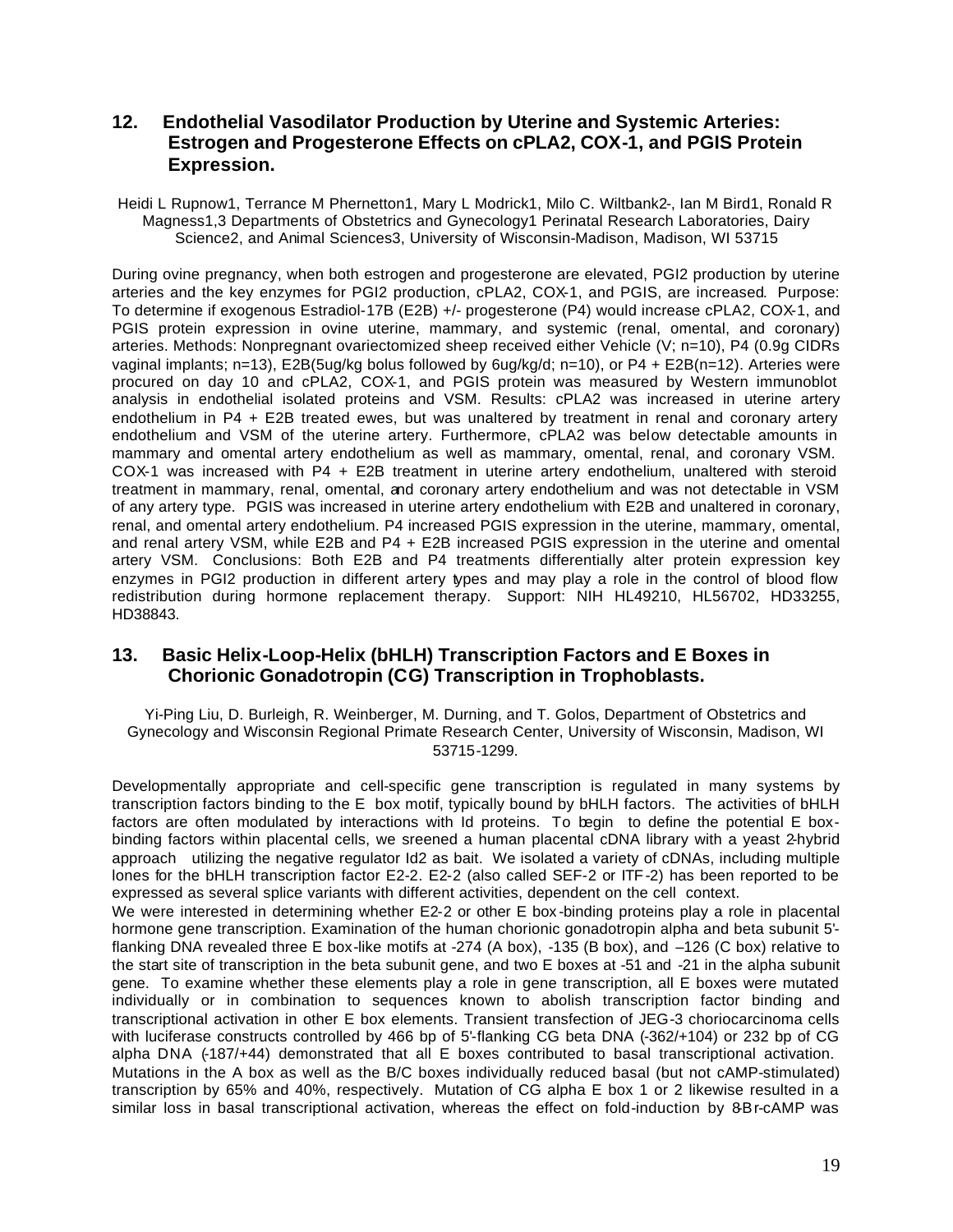much more modest. The effects of E box mutation on basal transcription was not additive for either gene, suggesting interaction between the elements. In initial co-transfection experiments with an E2-2 expression vector in JEG cells, transcriptional activity of the wild-type CG alpha and CG beta promoters described above were decreased by up to 66%. These results demonstrate that bHLH transcriptional networks and E box -binding proteins may contribute to the transcriptional control of placental hormone gene expression. Supported by NIH grants HD26458 and HD36324.

#### **14. The Production and Regulation of Leptin in Bovine Mammary Epithelial Cells.**

#### JL Smith and LG Sheffield, UW-Madison, Dept of Dairy Science

Western blot analysis indicated the presence of leptin in bovine milk, while reverse transcriptionpolymerase chain reaction (RT-PCR) indicated the presence of leptin mRNA in mammary tissue and cultured bovine mammary epithelial cells (MAC-T cell line). A real time RT-PCR method was developed that allowed quantitative assessment of bovine leptin mRNA over approximately 3 orders of magnitude. Time course studies indicated a rapid increase in leptin mRNA in response to insulin or IGF-I. When normalized against bovine GAPDH as an endogenous control, 30 minute or 1 hr treatment with 10 ng/ml insulin gave 39±4 and 64±2 fold increase in leptin mRNA compared with 0 hr control. Leptin mRNA was increased 257±9 and 75±23 fold by 30 minute or 1 hr treatment with 10 ng/ml IGF-I. Dose response studies indicated significant increases in leptin mRNA in response to as little as 1 ng/ml insulin or 0.1 ng/ml IGF-I. Maximum increase in leptin mRNA was observed in response to 10 ng/ml insulin and 10 ng/ml IGF-I. These results indicate that production of leptin by bovine mammary epithelial cells can be regulated by factors known to alter mammary function and nutrient partitioning. This suggests that leptin may be an autocrine/paracrine signal in the bovine mammary gland.

#### **15. An Efficient Method to Express Transgenes in Nonhuman Primate Embryos Using a Stable Episomal Vector.**

M.J. Wolfgang, V.S. Marshall, S.G. Eisele, L. Knowles, M.A. Browne, M.L. Schotzko, J.A. Thomson and T.G. Golos. Wisconsin Regional Primate Research Center and the Departments of Anatomy, and Obstetrics and Gynecology, University of Wisconsin Medical School, Madison WI 53715, USA.

Trangenesis in the nonhuman primate can enhance the study of human physiology, pathophysiology and embryonic development by providing animal models with enhanced significance for the study of human disease processes. However, progress with this technology has been hindered by the inefficiency of transgenesis coupled with the availability of animals and practical restrictions on the production of sufficient pronuclear stage nonhuman primate zygotes. We have developed a novel technique using an Epstein Barr virus (EBV) based episomal vector to produce rhesus monkey (Macaca mulatta ) embryos expressing a marker transgene. Plasmid DNA containing the latent origin of replication, oriP, and Epstein Barr Nuclear Antigen-1 (EBNA-1) of EBV, as well as a CMV IE eGFP expression cassette were introduced into rhesus embryos by direct pronuclear microinjection. We have been able to detect eGFP in early cleavage stage embryos (4-8 cell) and throughout the duration of culture (day 8-9). Expression of eGFP was monitored by epifluorescent microscopy. A 50% (24/49) transduction efficiency was obtained with the EBV-based vector. Microinjected embryos expressed eGFP and retained their developmental capacity as evidenced by development to the blastocyst stage. EBV-based vectors present a novel means to deliver transgenes both for the study of the molecular control of primate embryonic development, and may provide an efficient means to deliver transgenes to primate embryos. This work was supported by NIH grants RR00167 (W.R.P.R.C.) and HD26458, RR14040 (T.G.G.).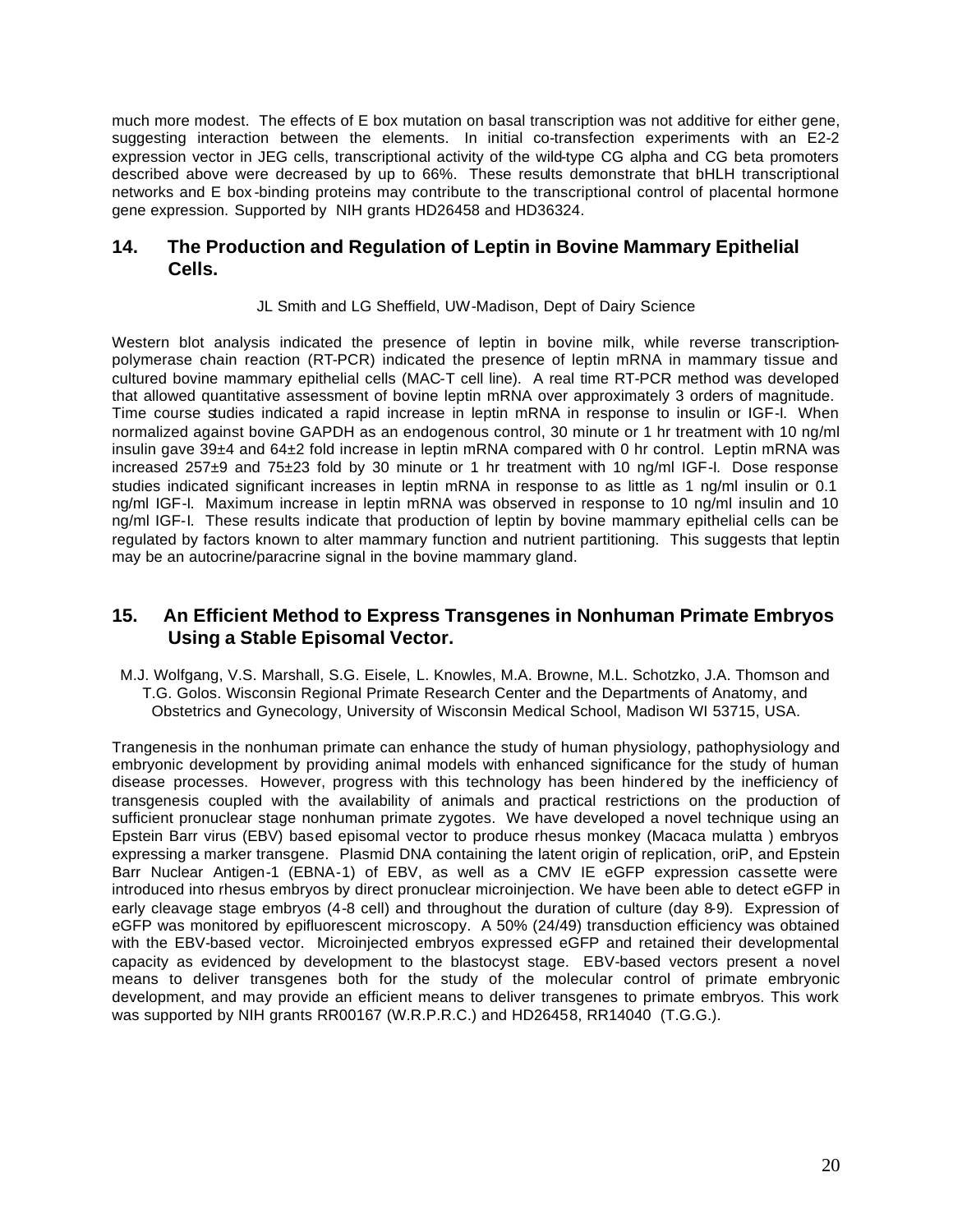#### **16. Co-expression of VEGF and Neuropilin-1 (NP-1) in Ovine Feto-Placental Artery Endothelial (OFPAE) Cells.**

Jing Zheng1 Stephen C.M. Tsoi 1, Yunxia Wen1, Dong Bao Chen1, Ronald R. Magness1,2. Depts of Ob/Gyn, Perinatal Research Laboratories1 and Animal Sciences2, Univ of Wisconsin-Madison, Madison, WI 53715.

VEGF is a key regulator for placental angiogenesis and vascular functions via binding and activating two high affinity tyrosine-kinase receptors, VEGF receptor-1 (VEGFR-1) and -2 (VEGFR-2). Recently, a specific VEGF<sub>165</sub> receptor, neuropilin-1 (NP-1), was also identified in endothelial cells and upon binding, NP-1, synergistically with VEGFR-2, enhances VEGF-induced cell proliferation and migration. To evaluate the role of VEGF and NP-1 in regulating fetoplacental angiogenesis and endothelial function, an ovine fetal placental artery endothelial (OFPAE) cell cDNA library was constructed. In this study, we identified partial 3' VEGF and NP-1 sequences from this cDNA library. The VEGF sequence had 98% homology with reported ovine VEGF (GenBank accesssion # X89506). The partial NP-1 cDNA sequence included portion of the protein coding region and complete 3' untranslated region (UTR) and was 90% homology to human NP-1 (GenBank accession # AF016050). The predicted amino acid sequence of ovine NP-1 had 83%, 81%, and 87% identity to human (GenBank accession # AAC12921.1), mouse (GenBank accession # NP\_032763), and rat (GenBank accession # AAC53345.1), respectively. Two CU-rich motifs were identified in the 3' UTR of ovine NP-1. These CU-rich sequences are the potential binding site for mRNA-binding proteins which may regulate the stability of NP-1 mRNA. Two destabilizing elements 5'-U(U/A)(U/A)AUUUAA-3' also existed in the 3' UTR of ovine NP-1. Expression of VEGF and NP-1 in OFPAE cells and fetal placentas was confirmed by Northern and Western blotanalyses as well as immunohistochemistry. These results indicate, for the first time, that VEGF is expressed in endothelial cells using multiple approaches. Moreover, we also identified, for the first time, a complete 3' UTR of NP-1 in any species. Together with expression of NP-1 and other VEGF receptors in endothelial cells, we proposed that there is an autocrine mechanism by which VEGF regulates angiogenesis and other functions of endothelial cells.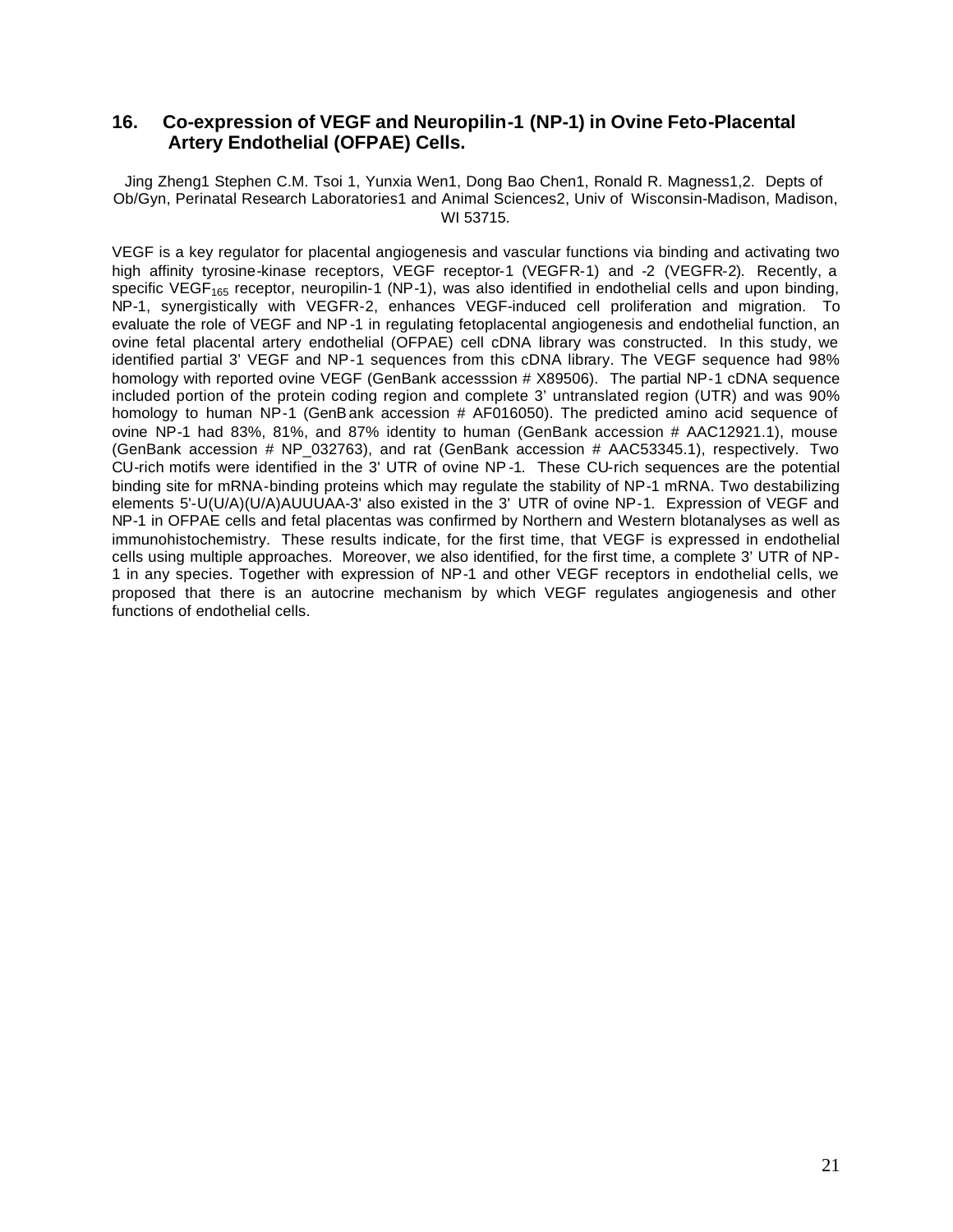| <b>Endocrinology-Reproductive Physiology Program</b><br><b>Faculty Members</b> |                                                          |                                                                      |                      |                                                      |
|--------------------------------------------------------------------------------|----------------------------------------------------------|----------------------------------------------------------------------|----------------------|------------------------------------------------------|
| <b>Name</b>                                                                    | <b>Department</b>                                        | <b>Address</b>                                                       | Phone #              | <b>E-Mail and Fax #</b>                              |
| <b>Abbott, David</b><br><b>Professor</b>                                       | Primate Center;<br><b>Obstetrics &amp; Gynecology</b>    | 203 Primate Center<br>1220 Capitol Court                             | 3-3583               | abbott@primate.wisc.edu<br>Fax: 3-4031               |
| <b>Alarid, Elaine</b><br><b>Assistant Professor</b>                            | Physiology                                               | 120 Service Memorial Institute<br>1300 University Avenue             | 5-9319               | alarid@physiology.wisc.edu<br>Fax: 5-5512            |
| <b>Bertics, Paul</b><br><b>Professor</b>                                       | <b>Biomolecular Chemistry</b>                            | 571A Medical Sciences Center<br>1215 Linden Drive                    | 2-8667               | pbertics@macc.wisc.edu<br>Fax: 2-5253                |
| Bird, lan<br><b>Associate Professor</b>                                        | <b>Obstetrics &amp; Gynecology</b>                       | <b>7E Meriter Hospital/Park</b><br>202 South Park Street             | 267-6240             | 267-6314   imbird@facstaff.wisc.edu<br>Fax: 257-1304 |
| <b>Bosu, William</b><br><b>Professor</b>                                       | Animal Health & Biomedical<br>Science; Sch. of Vet. Med  | 2031 Veterinary Medicine Building<br>2015 Linden Drive               | 2-8106               | bosuw@svm.vetmed.wisc.edu<br>Fax: 5-6748             |
| Downs, Karen<br><b>Assistant Professor</b>                                     | Anatomy                                                  | 263 Bardeen Medical Labs<br>1300 University Avenue                   | $5 - 5411$           | kdowns@facstaff.wisc.edu<br>Fax: 2-7306              |
| <b>Duello, Theresa</b><br><b>Associate Professor</b>                           | Obstetrics & Gynecology                                  | 5240 Medical Sciences Center<br>1300 University Avenue               | 2-7456               | tmduello@facstaff.wisc.edu<br>Fax: 2-7454            |
| <b>First, Neal</b><br>Professor                                                | <b>Animal Science</b>                                    | 752 Animal Sciences Building<br>1675 Observatory Drive               | 3-4307               | nlf@calshp.cals.wisc.edu<br>Fax: 2-5157              |
| <b>Fricke, Paul</b><br><b>Assistant Professor</b>                              | Dairy Science<br><b>Cooperative Extension</b>            | 278 Animal Sciences Building<br>1675 Observatory Drive               | 3-4596               | fricke@calshp.cals.wisc.edu<br>Fax: 3-9412           |
| <b>Ginther, Oliver</b><br><b>Professor</b>                                     | Animal Health & Biomedical<br><b>Sciences</b>            | B1 Animal Health & Biomedical Sc. 1656 2-1037<br><b>Linden Drive</b> |                      | ojg@ahabs.wisc.edu<br>Fax: 2-7420                    |
| <b>Golos, Thaddeus</b><br><b>Associate Professor</b>                           | Obstetrics & Gynecology;<br><b>Primate Center</b>        | 115 Primate Center<br>1220 Capitol Court                             | 3-3567               | golos@primate.wisc.edu<br>Fax: 3-3524                |
| Jefcoate, Colin<br><b>Professor</b>                                            | Pharmacology;                                            | 3630 Medical Science Center<br>1300 University Avenue                | 3-3975               | jefcoate@facstaff.wisc.edu<br>Fax: 2-5245            |
| <b>Magness, Ronald</b><br><b>Professor</b>                                     | <b>Obstetrics &amp; Gynecology</b>                       | <b>7E Meriter Hospital/Park</b><br>202 South Park Street             | 267-6314<br>267-6498 | rmagness@facstaff.wisc.edu<br>Fax: 257-1304          |
| <b>Martin, Thomas</b><br><b>Professor</b>                                      | Biochemistry                                             | 5519 Biochemistry<br>420 Henry Mall                                  | 3-2427               | tfmartin@macc.wisc.edu<br>Fax: 2-3453                |
| Ntambi, James<br><b>Associate Professor</b>                                    | <b>Biochemistry &amp; Nutritional</b><br><b>Sciences</b> | 180A Biochemistry Bldg.<br>420 Henry Mall                            | 5-3700               | ntambi@biochem.wisc.edu<br>Fax 2-3453                |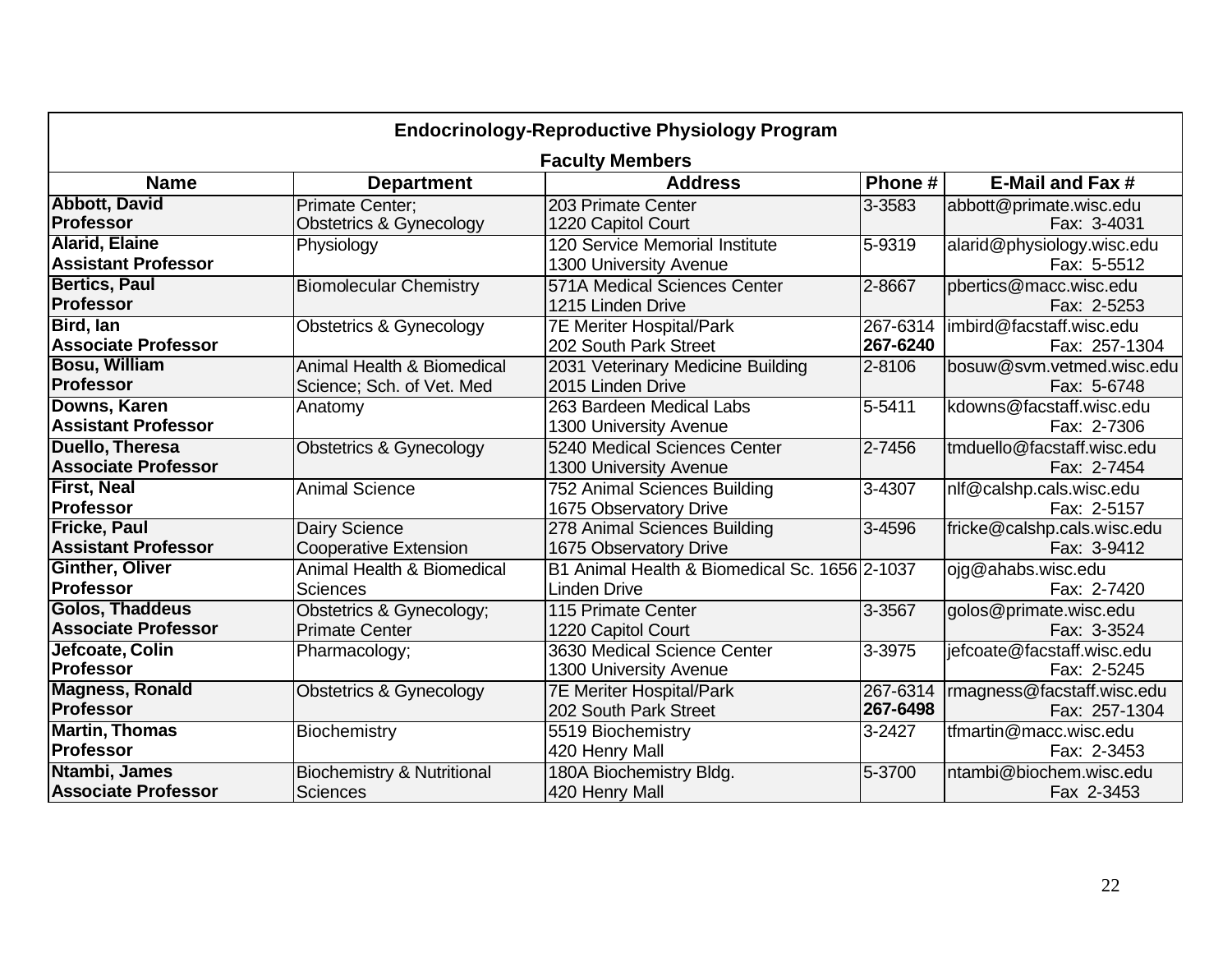| <b>Endocrinology-Reproductive Physiology Program</b><br><b>Faculty Members (Continued)</b> |                                                 |                                                        |         |                                              |
|--------------------------------------------------------------------------------------------|-------------------------------------------------|--------------------------------------------------------|---------|----------------------------------------------|
| <b>Name</b>                                                                                | <b>Department</b>                               | <b>Address</b>                                         | Phone # | <b>E-Mail and Fax #</b>                      |
| Parrish, John<br><b>Professor</b>                                                          | <b>Animal Science</b>                           | 714 Animal Sciences Building<br>1675 Observatory Drive | 3-4324  | parrish@calshp.cals.wisc.edu<br>Fax: 2-5157  |
| <b>Peterson, Richard</b><br><b>Professor</b>                                               | Pharmacology                                    | 5203 Chamberlin Hall<br>425 N. Charter Street          | 3-5453  | rep@pharmacy.wisc.edu<br>Fax: 5-3316         |
| Schuler, Linda<br><b>Professor</b>                                                         | Comparative Biosciences; Sch.<br>of Vet. Med.   | 4354/B Veterinary Medicine Bldg. 2015<br>Linden Drive  | 3-9825  | schulerl@svm.vetmed.wisc.edu<br>Fax: 3-3926  |
| <b>Shapiro, Sander</b><br><b>Professor</b>                                                 | <b>Obstetrics &amp; Gynecology</b>              | H4/630 Clinical Science Center<br>600 Highland Avenue  | 3-1217  | ss.shapiro@hosp.wisc.edu<br>Fax: 3-0191      |
| <b>Sheffield, Lewis</b><br><b>Professor</b>                                                | Dairy Science                                   | 864 Animal Sciences Building<br>1675 Observatory Drive | 3-9867  | lgsheffi@facstaff.wisc.edu<br>Fax: 3-9412    |
| <b>Smith, Susan</b><br><b>Associate Professor</b>                                          | Nutritional Sciences                            | <b>340A Nutritional Sciences</b><br>1415 Linden Drive  | 3-4316  | suesmith@nutrisci.wisc.edu<br>Fax: 2-5860    |
| Terasawa, Ei<br><b>Professor</b>                                                           | Dept. of Pediatrics;<br><b>Primate Center</b>   | 217 Primate Center<br>1223 Capitol Court               | 3-3579  | terasawa@primate.wisc.edu<br>Fax: 3-3524     |
| <b>Thomson, James</b><br><b>Associate Professor</b>                                        | Department of Anatomy:<br><b>Primate Center</b> | <b>Primate Center</b><br>1220 Capitol Court            | 3-3585  | thomson@primate.wisc.edu<br>Fax: 3-3517      |
| <b>Wentworth, Bernard</b><br><b>Professor</b>                                              | <b>Animal Science</b>                           | 562 Animal Sciences Building<br>1675 Observatory Drive | 2-8945  | wentwort@calshp.cals.wisc.edu<br>Fax: 2-5157 |
| <b>Wiltbank, Milo</b><br><b>Associate Professor</b>                                        | Dairy Science                                   | 856 Animal Sciences Building<br>1675 Observatory Drive | 3-9413  | wiltbank@calshp.cals.wisc.edu<br>Fax: 3-9412 |

All telephone numbers have a 608 area code plus the numbers 26 before each given telephone number. University of Wisconsin-Madison postal zip code is 53706

| <b>Endocrinology-Reproductive Physiology Program</b><br><b>Office Staff</b> |                                                  |                                                  |                 |                                             |
|-----------------------------------------------------------------------------|--------------------------------------------------|--------------------------------------------------|-----------------|---------------------------------------------|
| <b>Name</b>                                                                 | <b>Department</b>                                | <b>Address</b>                                   | Phone # $\vert$ | <b>E-Mail and Fax #</b>                     |
| Bachmann, Tiffany                                                           | Endocrinology-Reproductive<br>Physiology Program | 260 Animal Science Bldg.<br>1675 Observatory Dr. | $2 - 3222$      | tabachmann@facstaff.wisc.edu<br>Fax: 2-5157 |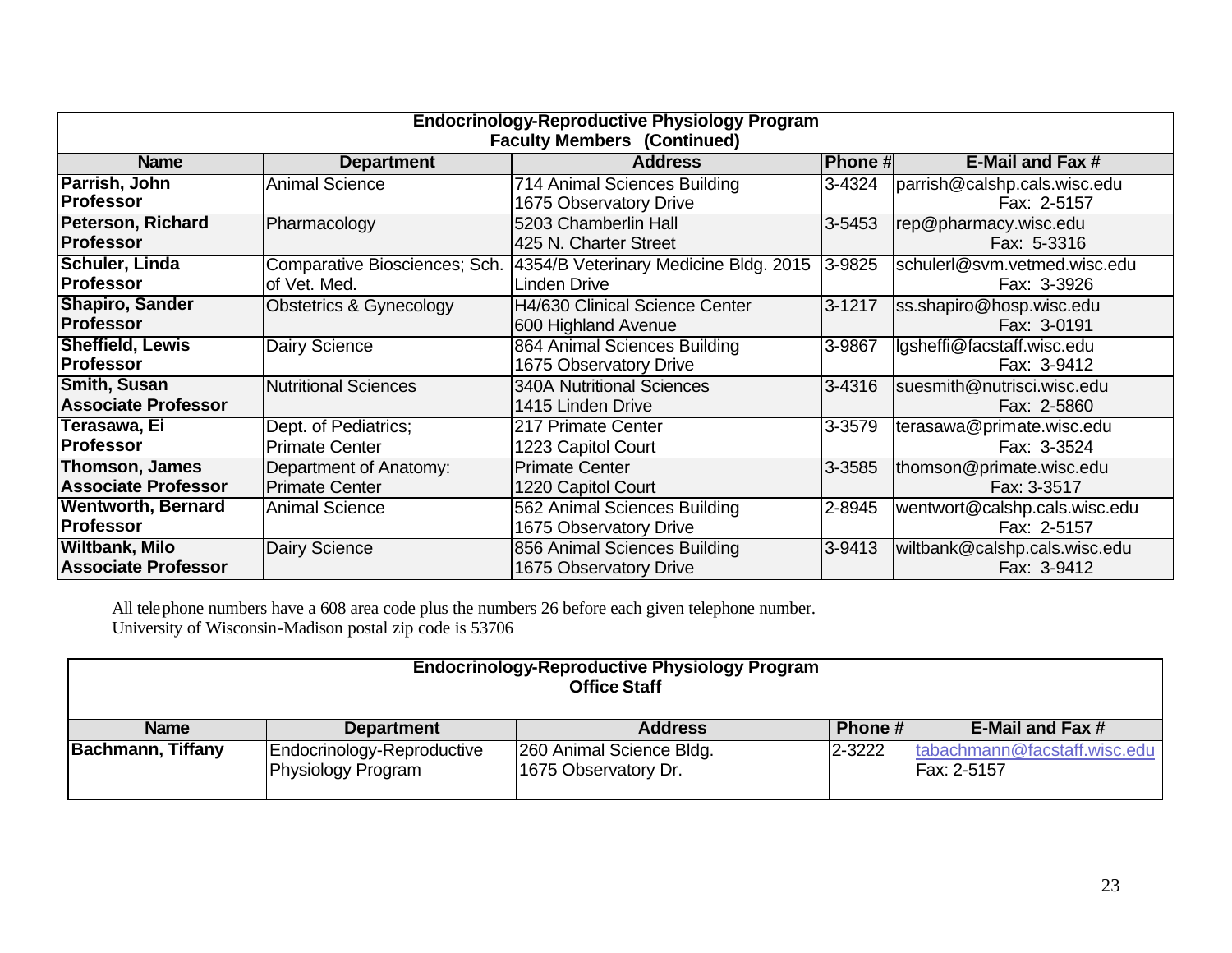## **Endocrinology-Reproductive Physiology Program Student Directory**

| <b>Student</b>        | <b>Email</b>                   | <b>Degree</b><br>Objective | <b>Major Professor</b> |
|-----------------------|--------------------------------|----------------------------|------------------------|
| Lori Anderson         | leanders@students.wisc.edu     | Ph.D.                      | Wiltbank               |
| Zeki Beyhan           | zbeyhan@students.wisc.edu      | Ph.D.                      | First                  |
| <b>Michael Byers</b>  | mjbyers@facstaff.wisc.edu      | Ph.D.                      | Magness                |
| Jacqueline Cale       | jmcale@students.wisc.edu       | MD/Ph.D.                   | <b>Bird</b>            |
| Gabriella Cezar       | gcezar@infigen.com             | Ph.D.                      | First                  |
| Tien-cheng (Arthur)   | tchang2@students.wisc.edu      | Ph.D.                      | Golos                  |
| Chang                 |                                |                            |                        |
| <b>Francisco Diaz</b> | fjdiaz@students.wisc.edu       | Ph.D.                      | Wiltbank               |
| Xavier Donadeu        | donadeu@ahabs.wisc.edu         | Ph.D.                      | Ginther                |
| Joel Eisner           | jeisner@students.wisc.edu      | Ph.D.                      | Abbott                 |
| Lefric Enwall         | leenwall@students.wisc.edu     | Ph.D.                      | Parrish                |
| Xuezhu Feng           | xfeng@primate.wisc.edu         | Ph.D.                      | Thomson                |
| Jennifer Gavinski     | jjgavins@students.wisc.edu     | Ph.D.                      | Sheffield              |
| <b>Behzad Gerami</b>  | bgeraminaini@students.wisc.edu | Ph.D.                      | Golos                  |
| Tiffini Gibson        | tgibson@students.wisc.edu      | <b>MS</b>                  | Magness                |
| Shannon Gifford       | sgifford@students.wisc.edu     | Ph.D.                      | <b>Bird</b>            |
| Jim Haughian          | haughian@students.wisc.edu     | <b>MS</b>                  | Wiltbank               |
| Jeffery Joyce         | jmjoyce@students.wisc.edu      | <b>MS</b>                  | Magness                |
| Adam King             | agking@students.wisc.edu       | <b>MS</b>                  | Magness                |
| Kinarm Ko             | kinarmko@students.wisc.edu     | Ph.D.                      | Peterson               |
| Lindsey LaPlante      | Inlaplan@students.wisc.edu     | <b>MS</b>                  | Parrish                |
| Yun Li                | yunli@students.wisc.edu        | Ph.D.                      | Magness                |
| Juu-Chin Lu           | jlu@students.wisc.edu          | Ph.D.                      | Schuler                |
| Rasterifi Medley      | rdmedley@students.wisc.edu     | Ph.D.                      | Abbott                 |
| Pavla Misica          | pmisica@infigen.com            | ΜS                         | First                  |
| Christina Pattison    | jcpattison@students.wisc.edu   | Ph.D.                      | <b>Bird</b>            |
| Dinesh Rao            | drao@students.wisc.edu         | <b>MS</b>                  | Golos                  |
| Jacqueline Smith      | jlsmith23@students.wisc.edu    | Ph.D.                      | Sheffield              |
| Jeremy Sullivan       | jasullivan@students.wisc.edu   | Ph.D.                      | <b>Bird</b>            |
| Michael Wolfgang      | wolfgang@primate.wisc.edu      | Ph.D.                      | Golos                  |
| Rao Zhou              | raozhou@primate.wisc.edu       | Ph.D.                      | Abbott                 |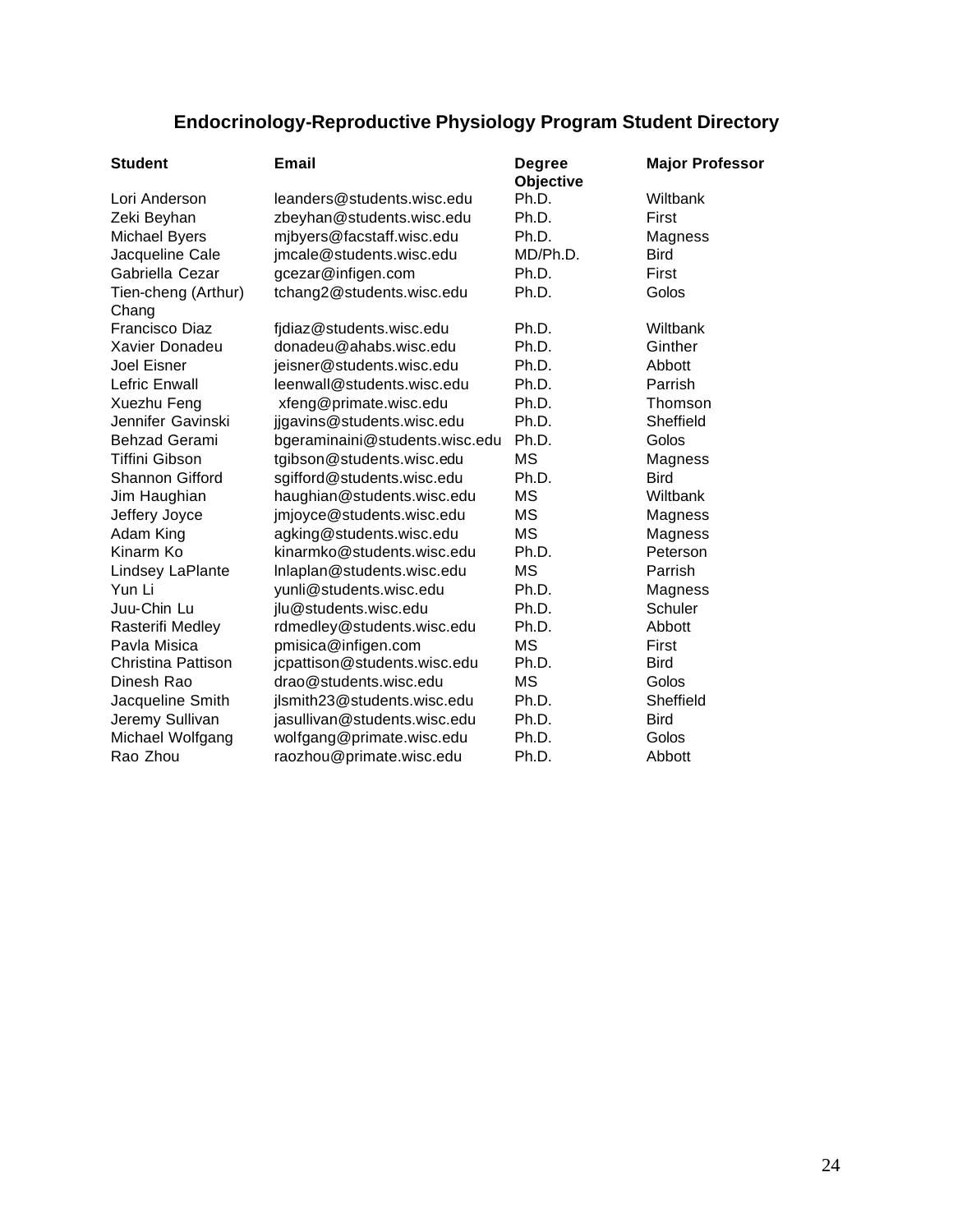**Beckman Coulter Ad**